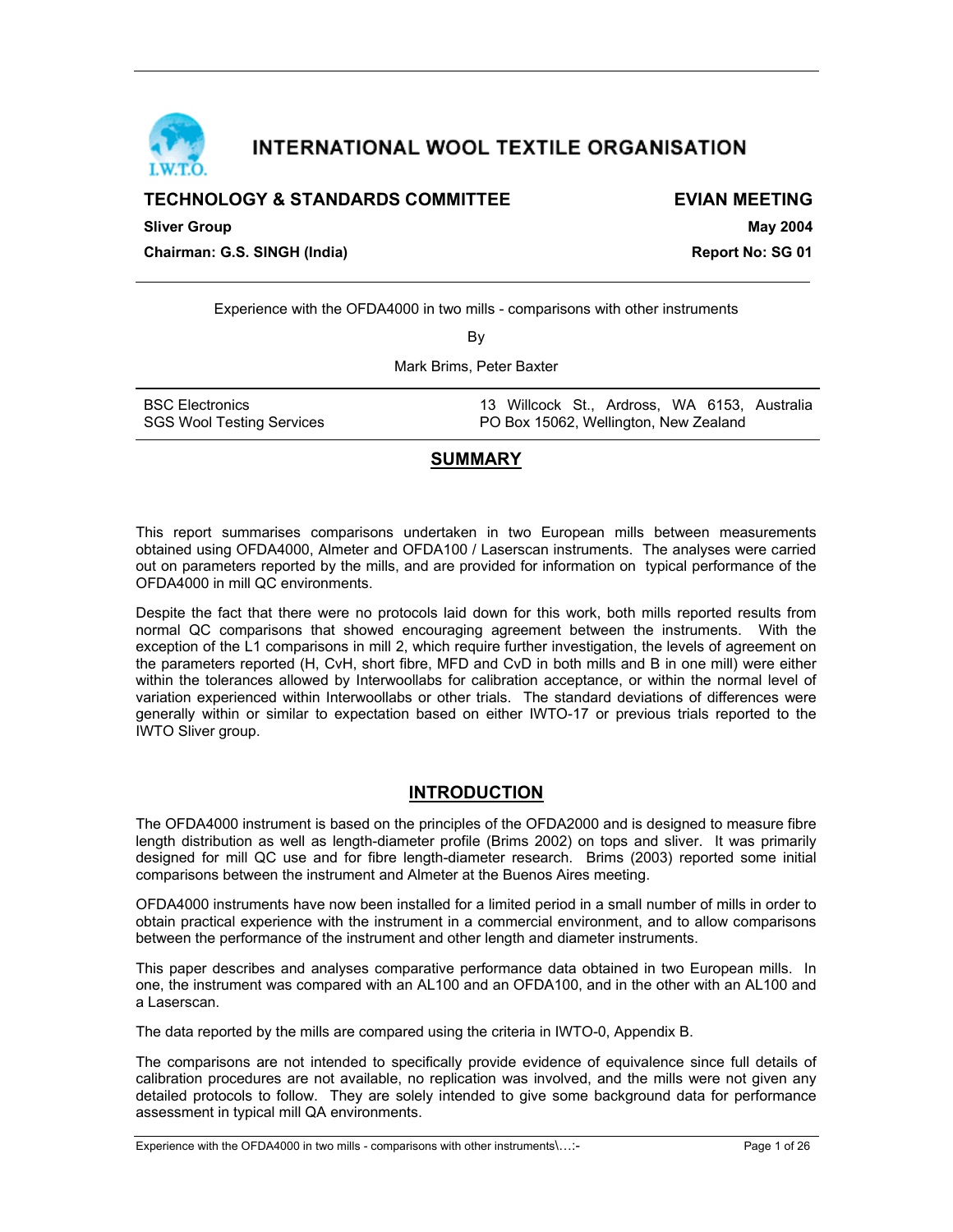## **METHOD**

The mills were requested to put the instruments into the QA environment and to accumulate experience comparing the results with the conventional instruments in use. No restrictions were placed on the use of the OFDA4000s.

The mills sent their own Excel files with the comparative data to BSC Electronics for analysis. Since the mills were not given any constraints, they presented the data that they considered most useful, rather than a fixed list of parameters (this requirement will form part of the forthcoming round trial).

The analyses were carried out on the data in the files as presented. In both cases, one line of data had to be removed where it was clear that there was an identification error.

The analyses were carried out in accordance with IWTO-0, Appendix B.

## **RESULTS**

In order to put the results in perspective, it is useful to consider the Interwoollabs criteria for acceptance of Almeter measurements in their round trials. Instruments are considered to be 'calibrated' if the mean results of their measurements on each trial sample fall within the following ranges of the trial grand mean (obtained from approximately 80 participating laboratories). The columns in the table headed "tolerance" show the allowable differences from the grand mean, whereas the columns headed "maximum range between instruments" indicates the maximum systematic differences between instruments that would consequently be acceptable (assuming that each instrument individually complied with the "tolerance"):

| (Automatic grip)<br>Mean hauteur (mm) | Tolerance        |                  | Maximum range<br>between instruments |                  |
|---------------------------------------|------------------|------------------|--------------------------------------|------------------|
|                                       | н                | В                | н                                    | В                |
| $< 40$ mm                             | $1.0 \text{ mm}$ | $1.3 \text{ mm}$ | $2.0$ mm                             | $2.6$ mm         |
| 40.1 to 50.0 mm                       | $1.1 \text{ mm}$ | $1.4 \text{ mm}$ | $2.2 \text{ mm}$                     | $2.8$ mm         |
| 50.1 to 65.0 mm                       | $1.4 \text{ mm}$ | $1.8 \text{ mm}$ | $2.8$ mm                             | $3.6 \text{ mm}$ |
| 65.1 to 80.0 mm                       | $1.8 \text{ mm}$ | $2.3 \text{ mm}$ | 3.6 mm                               | 4.6 mm           |
| $> 80.0$ mm                           | $2.3 \text{ mm}$ | $2.9$ mm         | $4.6$ mm                             | 5.8 mm           |

The actual member performance compared to the length and diameter tolerances and can be seen graphically in the Interwoollabs reports to IWTO (Interwoollabs management committee, 2003)

#### **MILL 1**

This mill reported 372 valid comparisons on wools ranging from approximately 11 to 21 µm in diameter and 32 to 78 mm H. Most of the samples were in two groups: 35 to 45 mm H, and 65 to 75 mm H.

The sliver samples were taken at the end of the processing line, immediately transferred to the laboratory, twisted in accordance with IWTO-17, conditioned for at least 12 hours in the standard atmosphere and then measured on all instruments.

Each measurement comprised a single beard in the case of the Almeter, and at least 4000 fibres measured for length in the case of the OFDA4000. IWTO-0 analyses of the comparative data are shown in Appendix 1. It should be noted that in most cases even very small differences from 0.0 will be considered significant simply because of the large number of comparisons available for this mill.

#### **Hauteur**

The mean difference between Almeter and OFDA4000 was 0.4 mm, which, whilst significantly different to 0.0 at the 0.001 level, is well within the range accepted by Interwoollabs. There was a very small leveldependent effect significant at only the 0.05 level. These results are well within the expectations of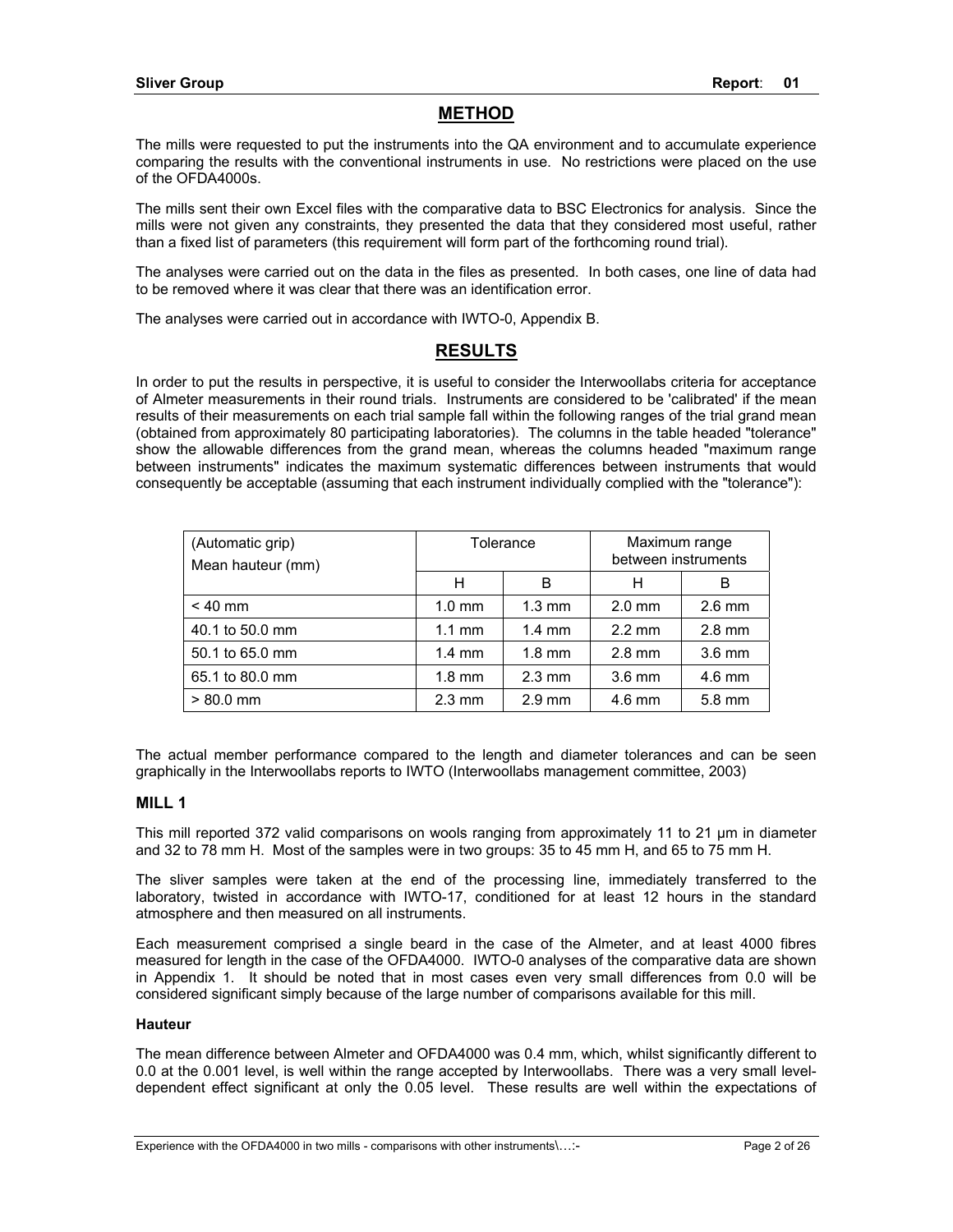IWTO-17. The standard deviation of the differences was consistent with comparisons of single specimens as reported for the AL100 and AL2000 instruments. (Couchman & Holmes, 2003).

#### **CvH**

The mean difference between Almeter and OFDA4000 was 3.1 %, which was significantly different to 0.0 at the 0.001 level. This difference is within the range typically exhibited in Interwoollabs trials. There was a level-dependent effect significant at the 0.001 level. It can be seen from the supplementary plot that the greatest difference in CvH was with the higher H values. The standard deviation of the differences was consistent with the comparison of single specimens.

#### **Barbe**

The mean difference between Almeter and OFDA4000 was 2.5 mm, which was significantly different to 0.0 at the 0.001 level. This difference is within the range exhibited in Interwoollabs trials. There was a very small level-dependent effect significant at the 0.01 level. The standard deviation of the differences was consistent with the comparison of single specimens.

#### **Short fibre (%<25mm)**

The mean difference between Almeter and OFDA4000 was 0.5 %, which was significantly different to 0.0 at the 0.001 level. This difference is well within the range exhibited in Interwoollabs trials. There was no significant level-dependent effect. The standard deviation of the differences was consistent with the comparison of single specimens.

#### **Mean fibre diameter**

The mean difference between OFDA100 and OFDA4000 was 0.09 µm, which was significantly different to 0.0 at the 0.001 level. This difference is well within the range exhibited in Interwoollabs trials. There was a slight level-dependent effect significant at the 0.001 level, but this was probably exacerbated by the leverage of an ultrafine sample. The standard deviation of the differences was consistent with the expectations of IWTO-47.

#### **CvD**

The mean difference between OFDA100 and OFDA4000 was 0.06 %, which was significantly different to 0.0 at the 0.01 level. This difference is trivial and well within the range exhibited in Interwoollabs trials. There was a slight level-dependent effect significant at the 0.001 level. The standard deviation of the differences was consistent with the expectations of IWTO-47.

#### **MILL 2**

This mill reported 26 valid length comparisons on wools covering from approximately 19 to 27 µm in diameter and 56 to 82 mm H. Diameter measurement data was missing from the file for one sample.

The sliver samples were taken at the last drawing before finishing, immediately transferred to the laboratory, twisted in accordance with IWTO-17, conditioned for approximately 24 hours in the standard atmosphere and then measured on all instruments.

Each measurement comprised a single beard in the case of the Almeter, and at least xxxx fibres in the case of the OFDA4000. IWTO-0 analyses of the comparative data are shown in Appendix 2. For convenience of comparison, plots are scaled similarly to those in Appendix 1, where they are comparable.

#### **Hauteur**

The mean difference between Almeter and OFDA4000 was 1.9 mm, which, whilst significantly different to 0.0 at the 0.001 level, is within the range accepted by Interwoollabs. There was no significant leveldependent effect. The standard deviation of the differences was slightly greater than for mill 1, but probably exaggerated by one large difference of 7mm.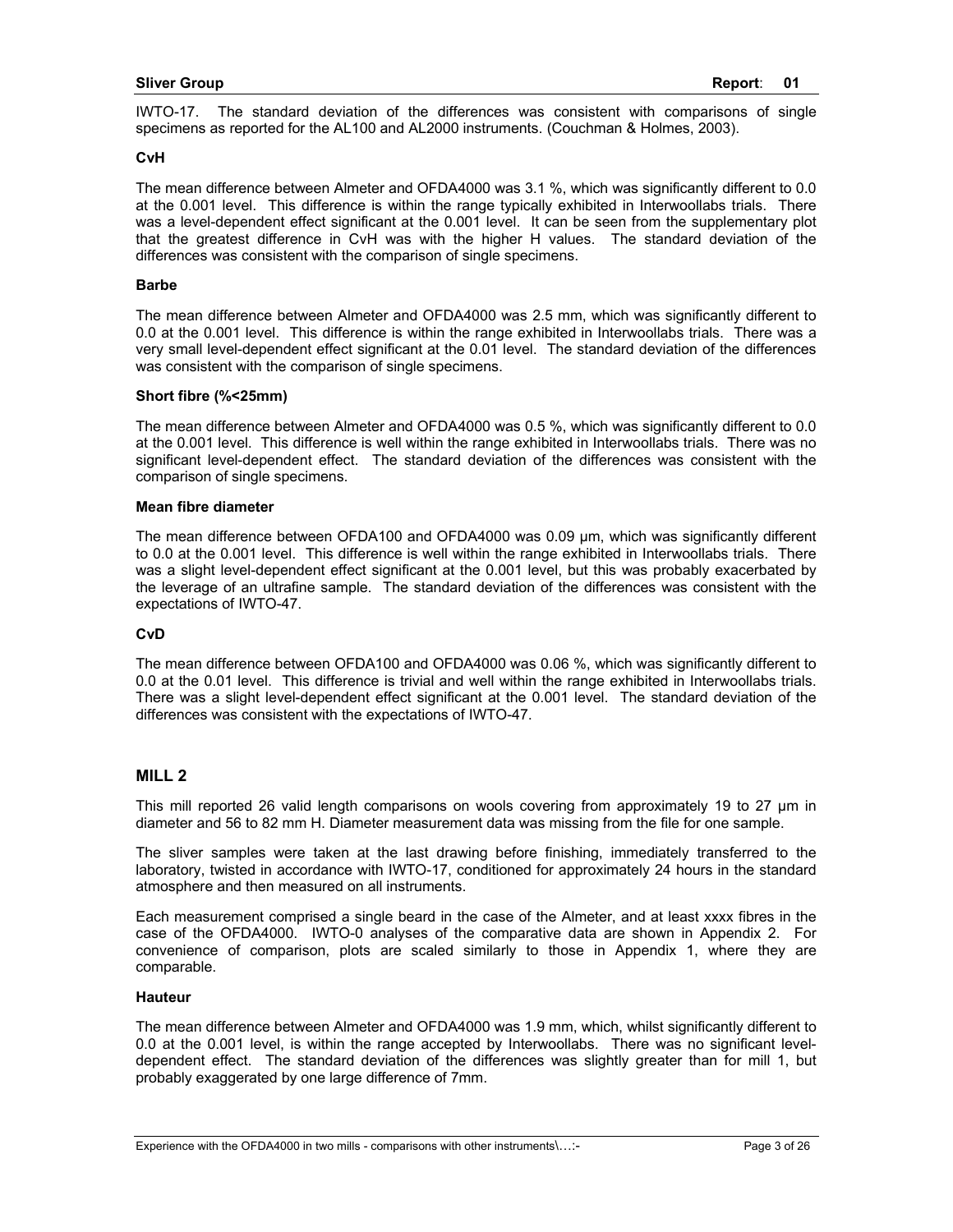#### **CvH**

The mean difference between Almeter and OFDA4000 was 0.7 %, which was not significantly different to 0.0. There was an apparently significant level-dependent effect, but this is probably an artefact of the data which has a very limited range of values compared with mill 1. The standard deviation of the differences was again higher than for mill 1, but possibly exaggerated by one large difference of 7%, associated with the same sample which was noted as an outlier in the hauteur comparison.

#### **Short fibre (%<30mm)**

The mean difference between Almeter and OFDA4000 was 1.4 %, which was significantly different to 0.0 at the 0.01 level. This difference is well within the range exhibited in Interwoollabs trials. There was a small level-dependent effect significant only at the 0.05 level. The standard deviation of the differences was slightly higher than for mill 1 (on %>25mm).

#### **Short fibre (%<40mm)**

The mean difference between Almeter and OFDA4000 was 0.2 %, which was not significantly different to 0.0. There was no significant level-dependent effect. The standard deviation of the differences was slightly better than for the %<30mm data and reasonably consistent with expectation.

#### **Long fibre (L1%)**

The mean difference between Almeter and OFDA4000 was 12.8 %, which was significantly different to 0.0 at the 0.001 level. There was no significant level-dependent effect. This difference may be of commercial importance and will require further investigation. However, to put the figure into perspective, Couchman & Holmes report variations in this parameter of between 15 and 55 mm within individual topmaking batches, and differences between the two models of Almeter of up to 5mm on individual samples. The standard deviation of the differences was slightly better than for the %<30mm data and reasonably consistent with expectation. The bias is inconsistent with other OFDA4000/Almeter comparisons.

#### **Mean fibre diameter**

The mean difference between Laserscan and OFDA4000 was 0.04 µm, which was not significantly different to 0.0. There was no significant slight level-dependent effect. The standard deviation of the differences was consistent with the expectations of IWTO-47 and IWTO-12.

#### **CvD**

The mean difference between Laserscan and OFDA4000 was 0.4 %, which was significantly different to 0.0 at the 0.001 level. This difference is relatively small and well within the range exhibited in Interwoollabs trials. There was no significant level-dependent effect. The standard deviation of the differences was consistent with the expectations of IWTO-47 and IWTO-12.

#### **COMMENTS AND CONCLUSIONS**

Despite the fact that there were no protocols laid down for this work, both mills reported results from normal QC comparisons that showed encouraging agreement between the instruments. With the exception of the L1 comparisons in mill 2, the levels of agreement on the parameters reported (H, CvH, short fibre, MFD and CvD in both mills and B and L1 in one mill) were either within the tolerances allowed by Interwoollabs for calibration acceptance, or within the normal level of variation experienced within Interwoollabs or other trials. The standard deviations of differences were generally within or similar to expectation based on either IWTO-17 or previous trials reported to the IWTO Sliver group.

Further work is required to investigate the L1 bias in mill 2. The magnitude of the difference is inconsistent with other OFDA4000/Almeter comparisons.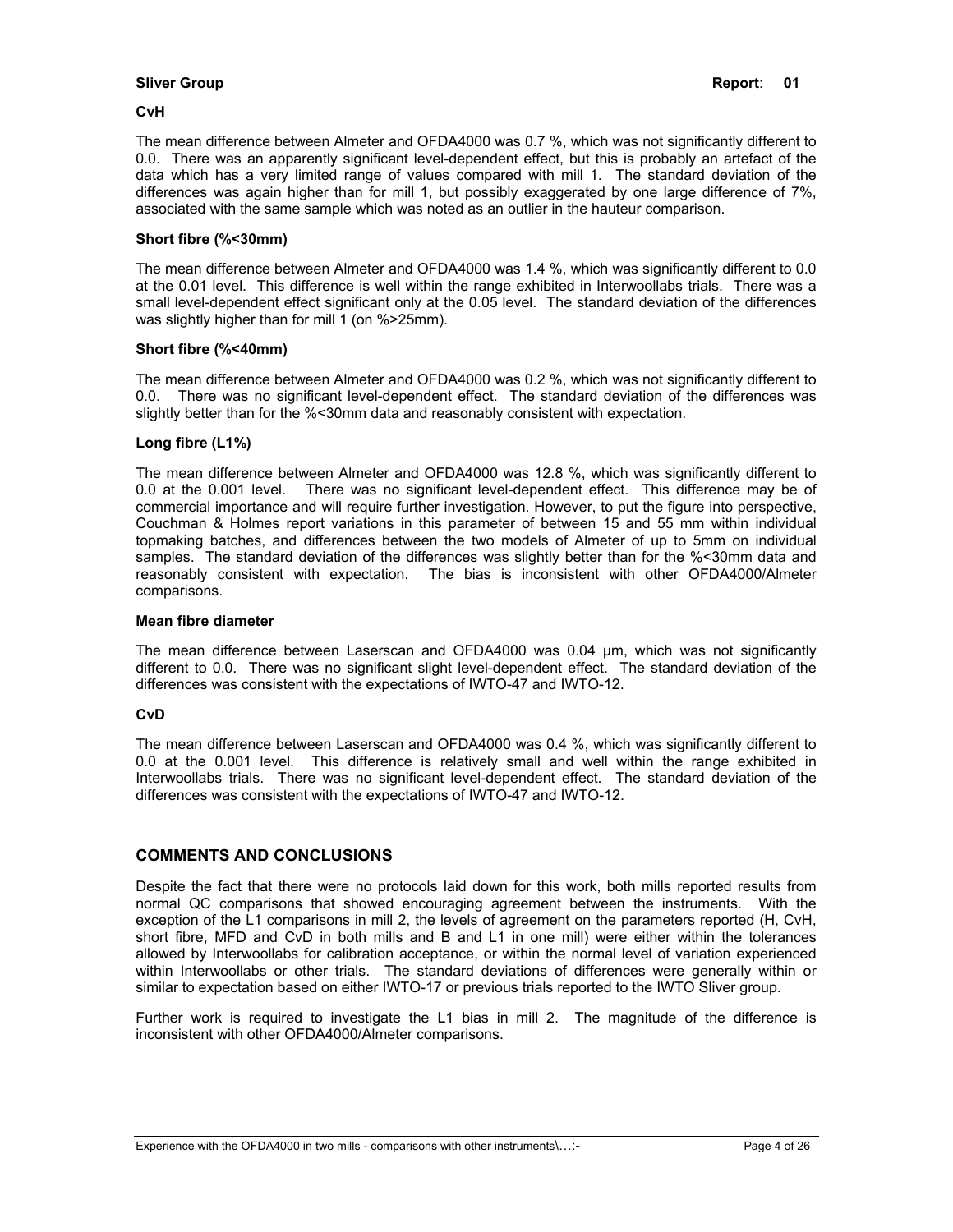## **REFERENCES**

Brims, M.A. (2002) Introducing OFDA4000: A new instrument for simultaneous measurement of fibre length and diameter in tops, Barcelona, Report SG 02

Brims, M.A. (2003) Progress of the OFDA4000 and comparison with Almeter, Buenos Aires, Report SG 02.

Couchman, R.C. and Holmes, P.J. (2003) Report on equivalence round trials for the AL2000, Dubrovnic, report SG03 and supplements.

Interwoollabs management committee (2003) Interwoollabs report on round trials completed in 2002, Buenos Aires, Report SG 01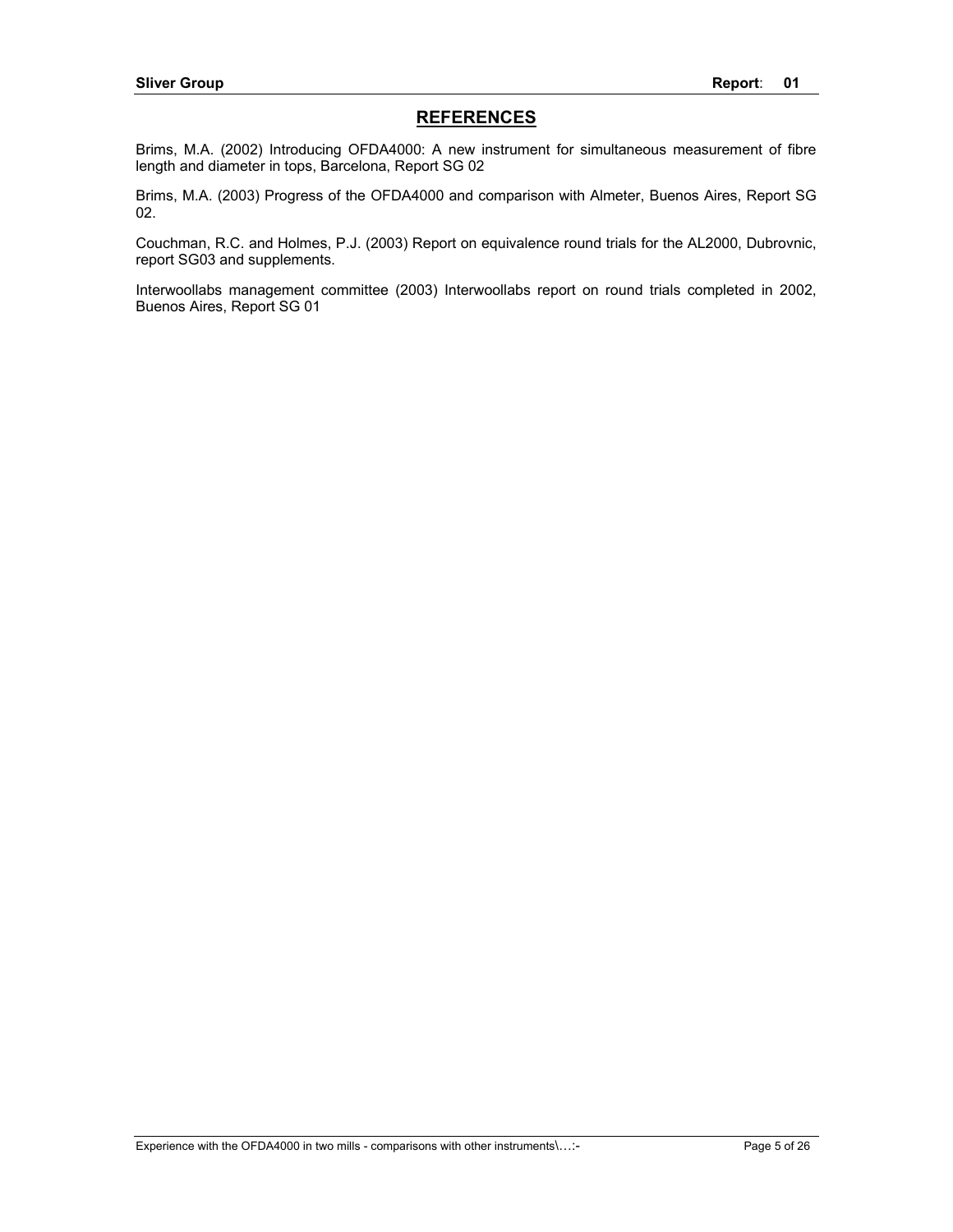## **APPENDIX 1**

## **DETAILED RESULTS FOR MILL 1**

### **Hauteur**

Summary statistics:

|                            | <b>OFDA4000</b> | <b>AL100</b> | <b>Difference</b> | Average |
|----------------------------|-----------------|--------------|-------------------|---------|
| Number of results          | 372             | 372          | 372               | 372     |
| Mean (mm)                  | 58.9            | 59.3         | $-0.40$           | 59.1    |
| Standard deviation (mm)    | 13.9            | 13.8         | 1.28              | 13.8    |
| Standard error (mm)        | 0.72            | 0.71         | 0.07              | 0.72    |
| Significance of difference | --              | --           | $***$             | --      |

Summary of statistical data from regression analyses:

|                              |                   | <b>Regression type</b> |                      |  |
|------------------------------|-------------------|------------------------|----------------------|--|
|                              | <b>Statistics</b> |                        | Difference v Average |  |
| <b>Estimated slope</b>       |                   | 1.010                  | 0.010                |  |
| Standard error of slope      |                   | 0.005                  | 0.005                |  |
| Significance of slope        | t-value           | 2.079                  | 2.092                |  |
|                              | Significance      | $\star$                | $\star$              |  |
| Significance of correlation: | R value           | 0.996                  | 0.108                |  |
|                              | t value           | 208.1                  | 2.081                |  |
|                              | Significance      | $***$                  | $\star$              |  |

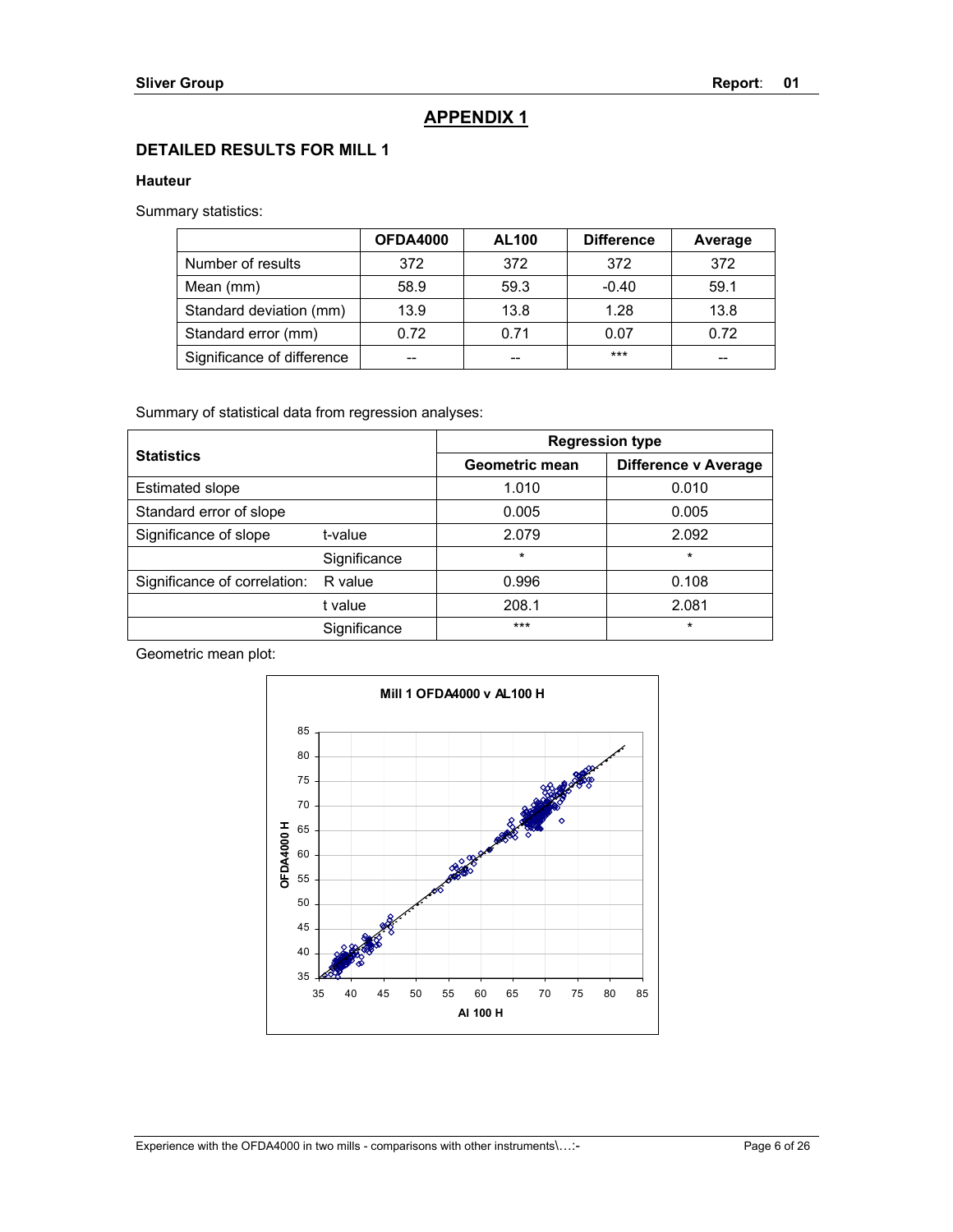

## **Coefficient of variation of Hauteur:**

Summary statistics:

|                            | <b>OFDA4000</b> | <b>AL100</b> | <b>Difference</b> | Average |
|----------------------------|-----------------|--------------|-------------------|---------|
| Number of results          | 372             | 372          | 372               | 372     |
| Mean $(\%)$                | 37.8            | 40.9         | $-3.1$            | 39.4    |
| Standard deviation (%)     | 5.7             | 5.0          | 1.67              | 5.3     |
| Standard error (%)         | 0.29            | 0.26         | 0.09              | 0.27    |
| Significance of difference | --              | --           | ***               | $-$     |

|                              |              | <b>Regression type</b> |                      |  |
|------------------------------|--------------|------------------------|----------------------|--|
| <b>Statistics</b>            |              | Geometric mean         | Difference v Average |  |
| <b>Estimated slope</b>       |              | 1.143                  | 0.136                |  |
| Standard error of slope      |              | 0.017                  | 0.015                |  |
| Significance of slope        | t-value      | 8.471                  | 9.087                |  |
|                              | Significance | $***$                  | $***$                |  |
| Significance of correlation: | R value      | 0.919                  | 0.427                |  |
|                              | t value      | 65.1                   | 8.214                |  |
|                              | Significance | $***$                  | $***$                |  |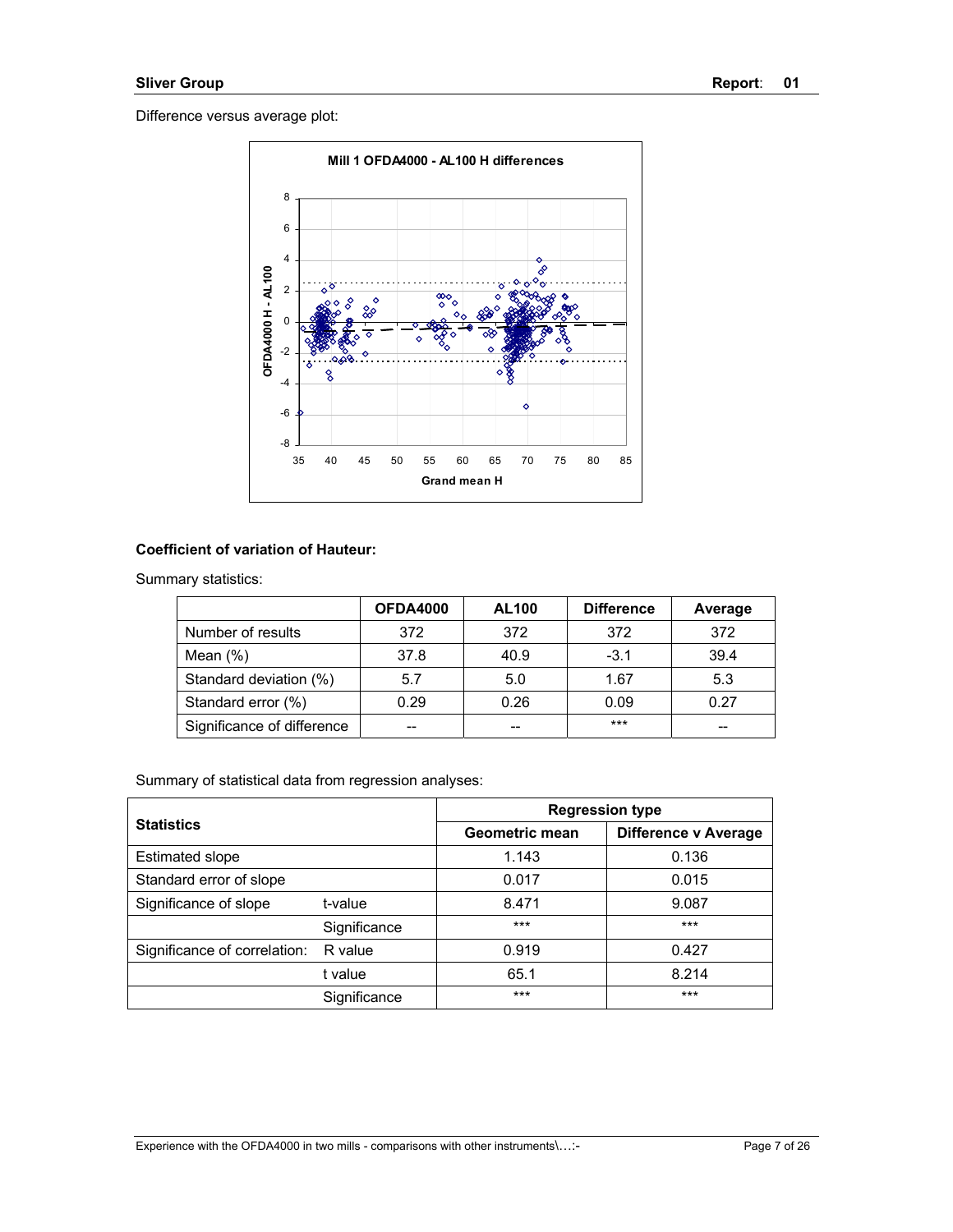

Difference versus average plot:



For diagnostic purposes the differences are also plotted against the mean Hauteur:

Experience with the OFDA4000 in two mills - comparisons with other instruments\...:-<br>Page 8 of 26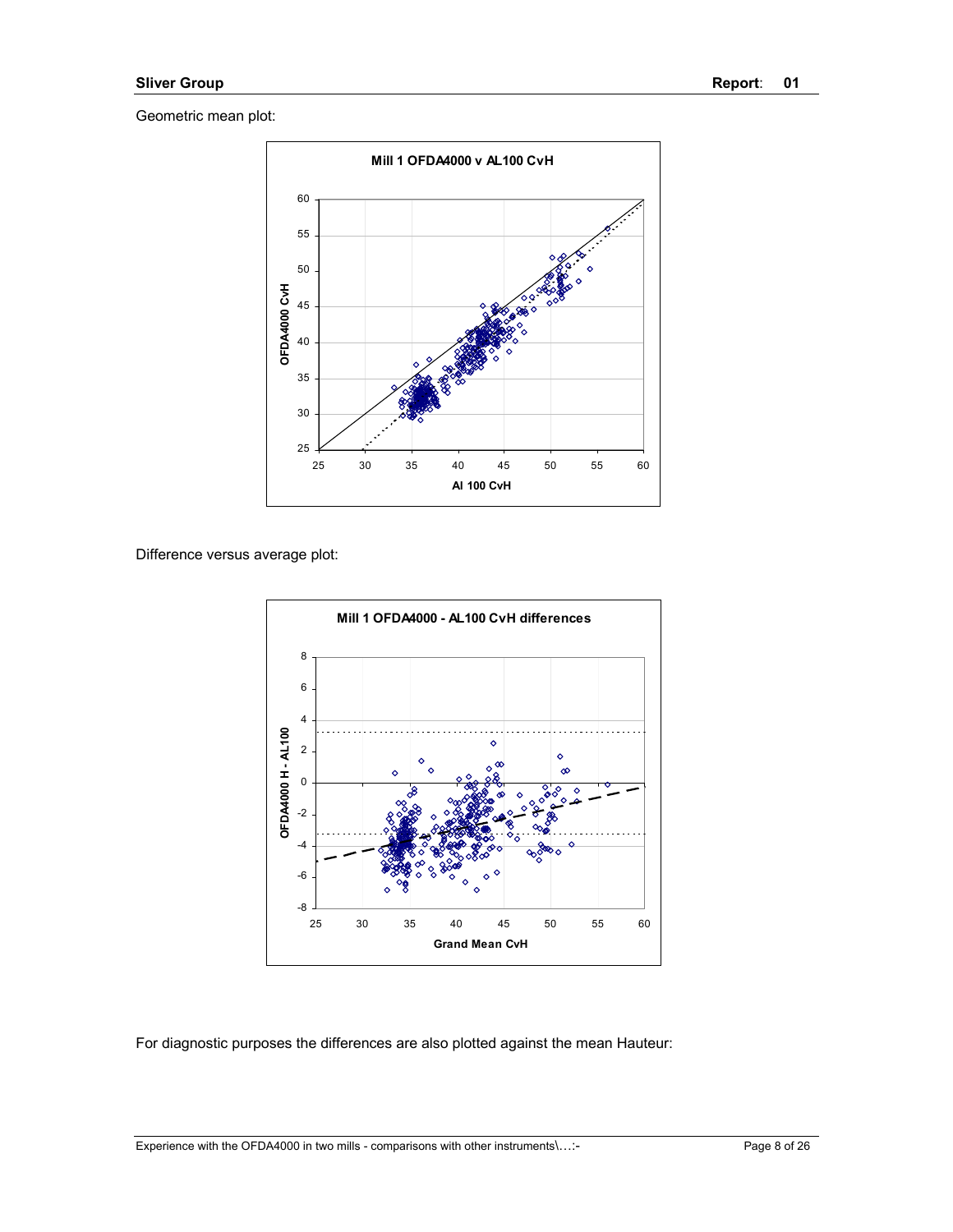

### **Barbe**

Summary statistics:

|                            | <b>OFDA4000</b> | <b>AL100</b> | <b>Difference</b> | Average |
|----------------------------|-----------------|--------------|-------------------|---------|
| Number of results          | 372             | 372          | 372               | 372     |
| Mean (mm)                  | 66.6            | 69.0         | $-2.46$           | 67.8    |
| Standard deviation (mm)    | 14.7            | 14.7         | 1.19              | 14.8    |
| Standard error (mm)        | 0.76            | 0.77         | 0.06              | 0.76    |
| Significance of difference |                 | --           | $***$             | --      |

| <b>Statistics</b>            |              | <b>Regression type</b> |                             |  |
|------------------------------|--------------|------------------------|-----------------------------|--|
|                              |              | Geometric mean         | <b>Difference v Average</b> |  |
| <b>Estimated slope</b>       |              | 0.988                  | $-0.012$                    |  |
| Standard error of slope      |              | 0.004                  | 0.004                       |  |
| Significance of slope        | t-value      | 2.939                  | 2.925                       |  |
|                              | Significance | $***$                  | $***$                       |  |
| Significance of correlation: | R value      | 0.997                  | 0.150                       |  |
|                              | t value      | 240.1                  | 2.892                       |  |
|                              | Significance | ***                    | $**$                        |  |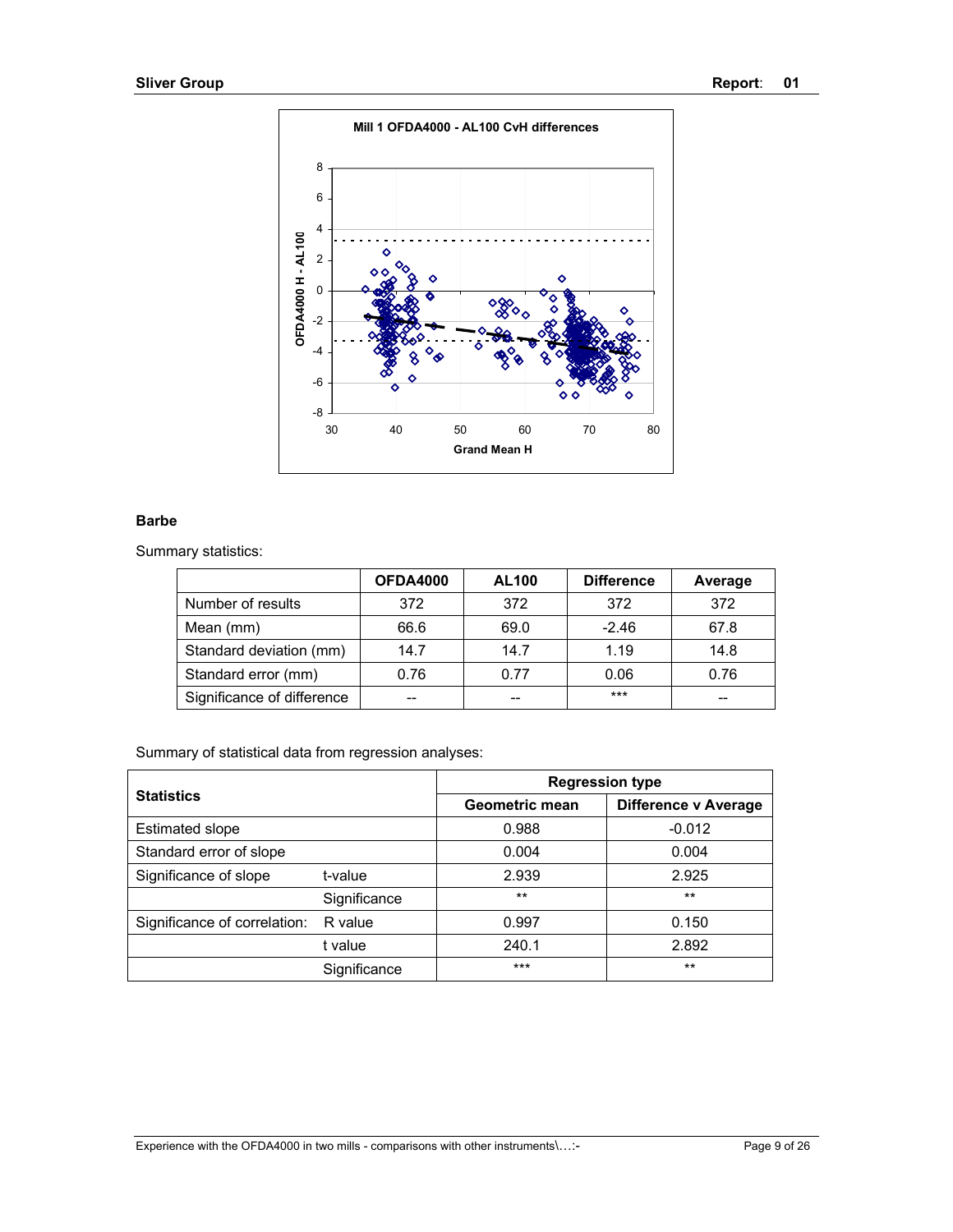

Differences versus average plot:

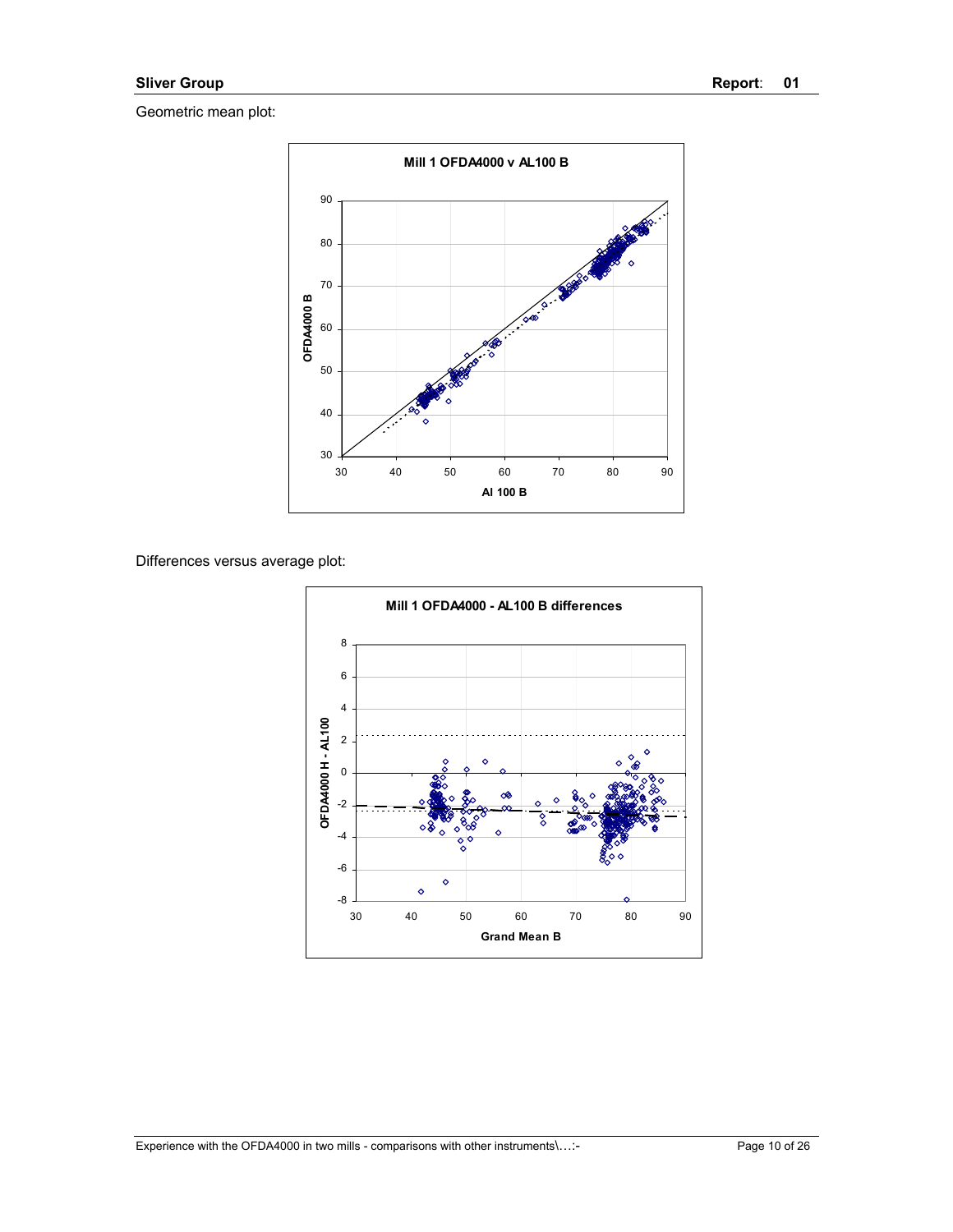### **Short fibre (Percent less than 25 mm)**

Summary statistics:

|                            | OFDA4000 | <b>AL100</b> | <b>Difference</b> | Average |
|----------------------------|----------|--------------|-------------------|---------|
| Number of results          | 372      | 372          | 372               | 372     |
| Mean $(\%)$                | 9.8      | 10.2         | $-0.47$           | 10.0    |
| Standard deviation (%)     | 8.8      | 8.8          | 1.89              | 8.8     |
| Standard error (%)         | 0.45     | 0.46         | 0.10              | 0.45    |
| Significance of difference |          | --           | ***               | --      |

Summary of statistical data from regression analyses:

|                              |                   | <b>Regression type</b> |                      |  |
|------------------------------|-------------------|------------------------|----------------------|--|
|                              | <b>Statistics</b> |                        | Difference v Average |  |
| <b>Estimated slope</b>       |                   | 0.991                  | $-0.010$             |  |
| Standard error of slope      |                   | 0.011                  | 0.011                |  |
| Significance of slope        | t-value           | 0.855                  | 0.852                |  |
|                              | Significance      | <b>NS</b>              | <b>NS</b>            |  |
| Significance of correlation: | R value           | 0.977                  | 0.044                |  |
|                              | t value           | 87.7                   | 0.851                |  |
|                              | Significance      | $***$                  | <b>NS</b>            |  |

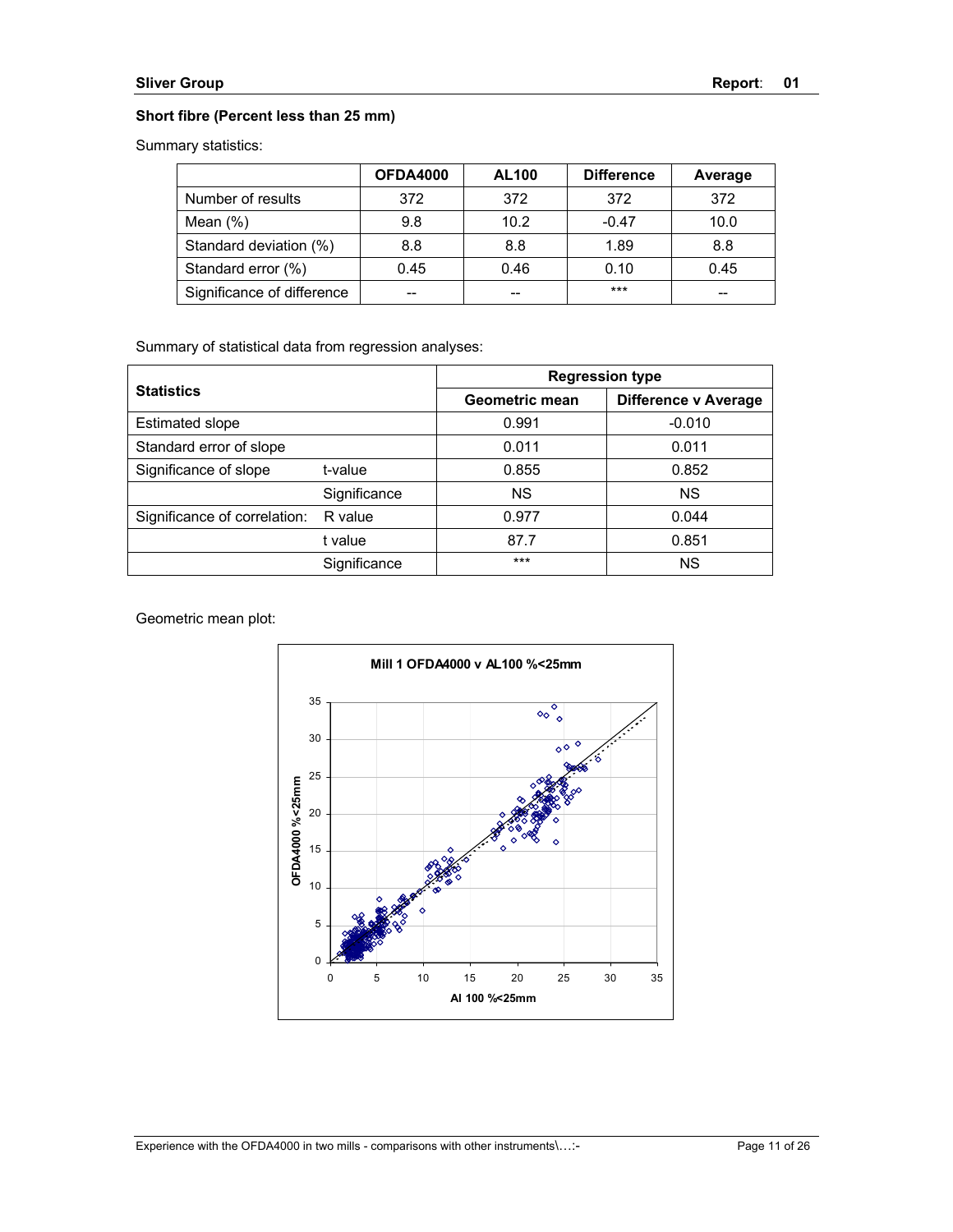

### **Mean fibre diameter (compared with OFDA100)**

Summary statistics:

|                            | <b>OFDA4000</b> | OFDA100 | <b>Difference</b> | Average |
|----------------------------|-----------------|---------|-------------------|---------|
| Number of results          | 372             | 372     | 372               | 372     |
| Mean $(\mu m)$             | 18.1            | 18.0    | 0.09              | 18.0    |
| Standard deviation (µm)    | 1.27            | 1.23    | 0.17              | 1.25    |
| Standard error (µm)        | 0.06            | 0.06    | 0.009             | 0.06    |
| Significance of difference |                 | --      | $***$             | --      |

| <b>Statistics</b>            |              | <b>Regression type</b> |                             |  |
|------------------------------|--------------|------------------------|-----------------------------|--|
|                              |              | <b>Geometric mean</b>  | <b>Difference v Average</b> |  |
| <b>Estimated slope</b>       |              | 1.036                  | 0.036                       |  |
| Standard error of slope      |              | 0.007                  | 0.007                       |  |
| Significance of slope        | t-value      | 5.022                  | 5.120                       |  |
|                              | Significance | $***$                  | $***$                       |  |
| Significance of correlation: | R value      | 0.991                  | 0.257                       |  |
|                              | t value      | 142.6                  | 4.947                       |  |
|                              | Significance | $***$                  | $***$                       |  |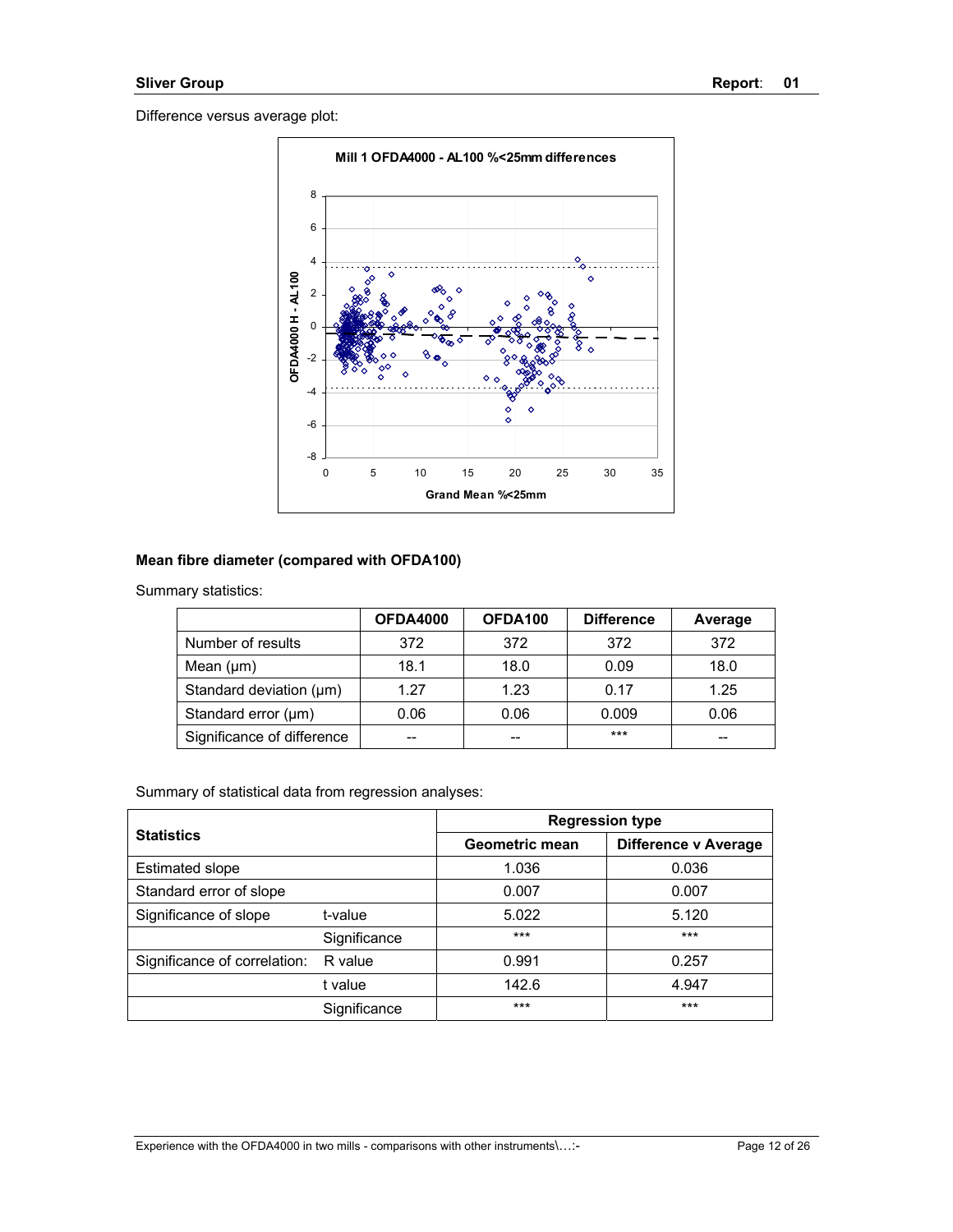

Difference versus average plot:

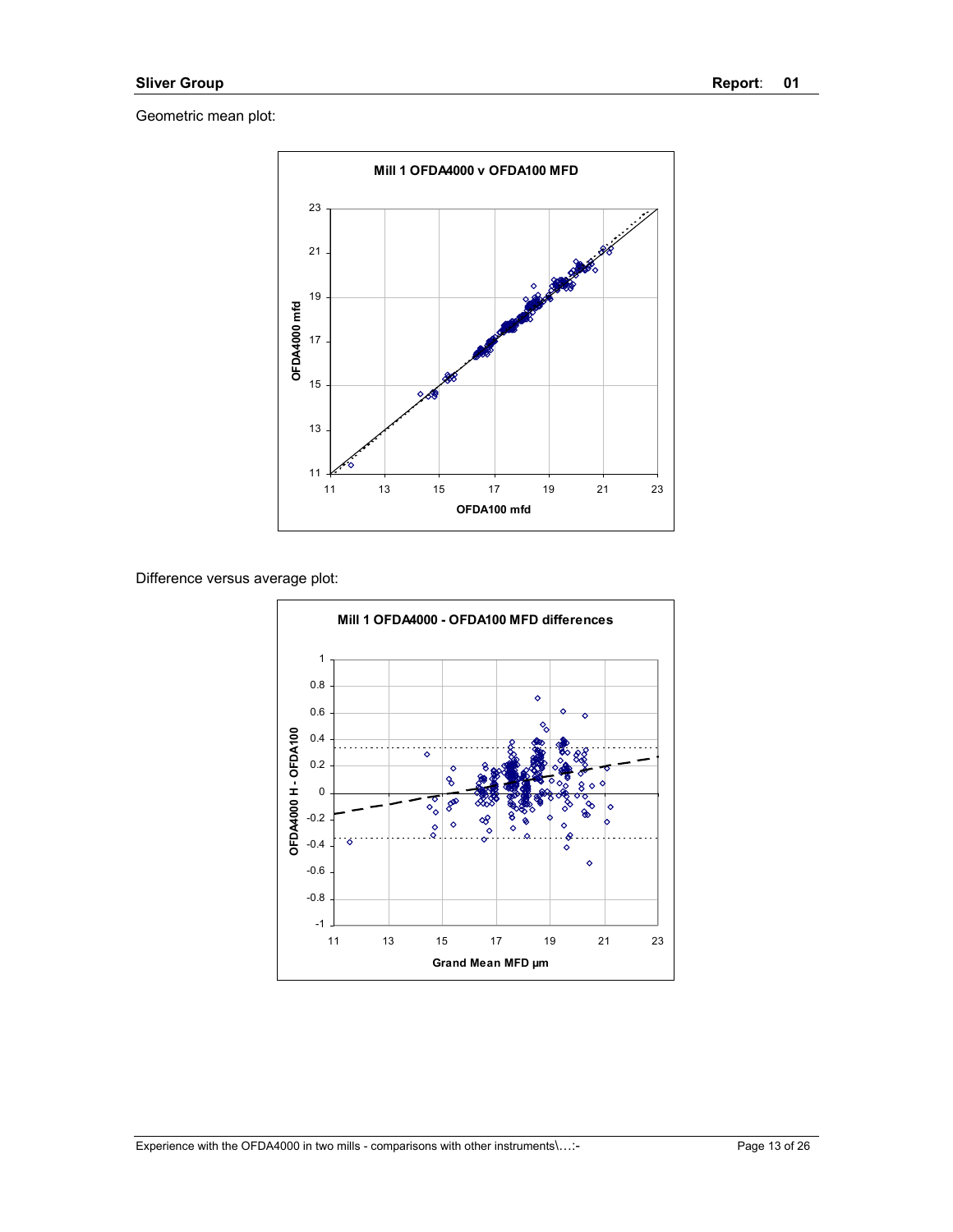## **Coefficient of variation of diameter (CvD)**

Summary statistics:

|                            | OFDA4000 | OFDA100 | <b>Difference</b> | Average |
|----------------------------|----------|---------|-------------------|---------|
| Number of results          | 372      | 372     | 372               | 372     |
| Mean $(\%)$                | 20.1     | 20.0    | 0.06              | 20.1    |
| Standard deviation (%)     | 1.17     | 1.24    | 0.38              | 1.19    |
| Standard error (%)         | 0.06     | 0.06    | 0.003             | 0.06    |
| Significance of difference | --       | --      | $***$             | --      |

Summary of statistical data from regression analyses:

| <b>Statistics</b>            |              | <b>Regression type</b> |                      |  |
|------------------------------|--------------|------------------------|----------------------|--|
|                              |              | Geometric mean         | Difference y Average |  |
| <b>Estimated slope</b>       |              | 0.947                  | $-0.056$             |  |
| Standard error of slope      |              | 0.015                  | 0.016                |  |
| Significance of slope        | t-value      | 3.539                  | 3.450                |  |
|                              | Significance | $***$                  | ***                  |  |
| Significance of correlation: | R value      | 0.953                  | 0.176                |  |
|                              | t value      | 60.2                   | 3.396                |  |
|                              | Significance | $***$                  | $***$                |  |

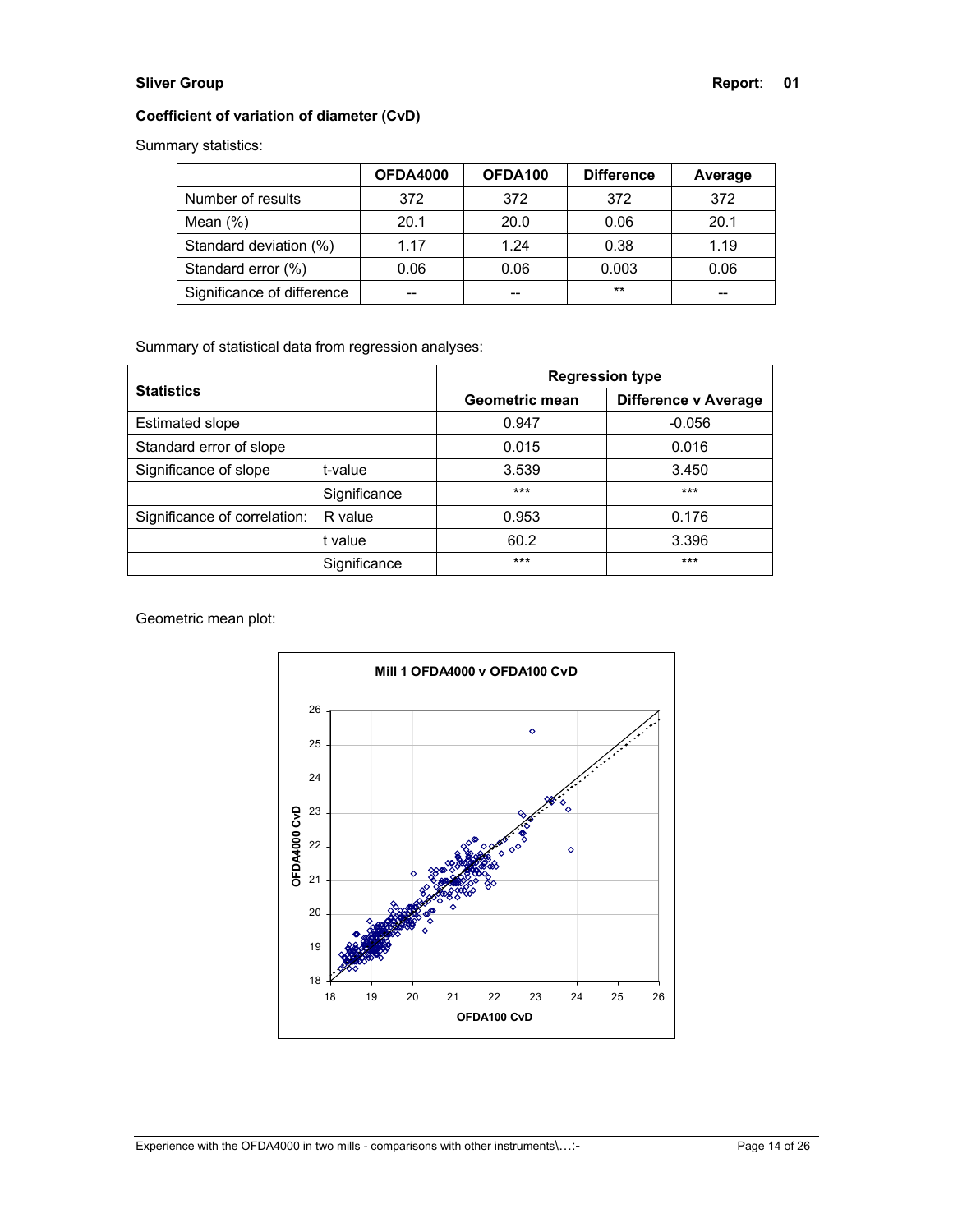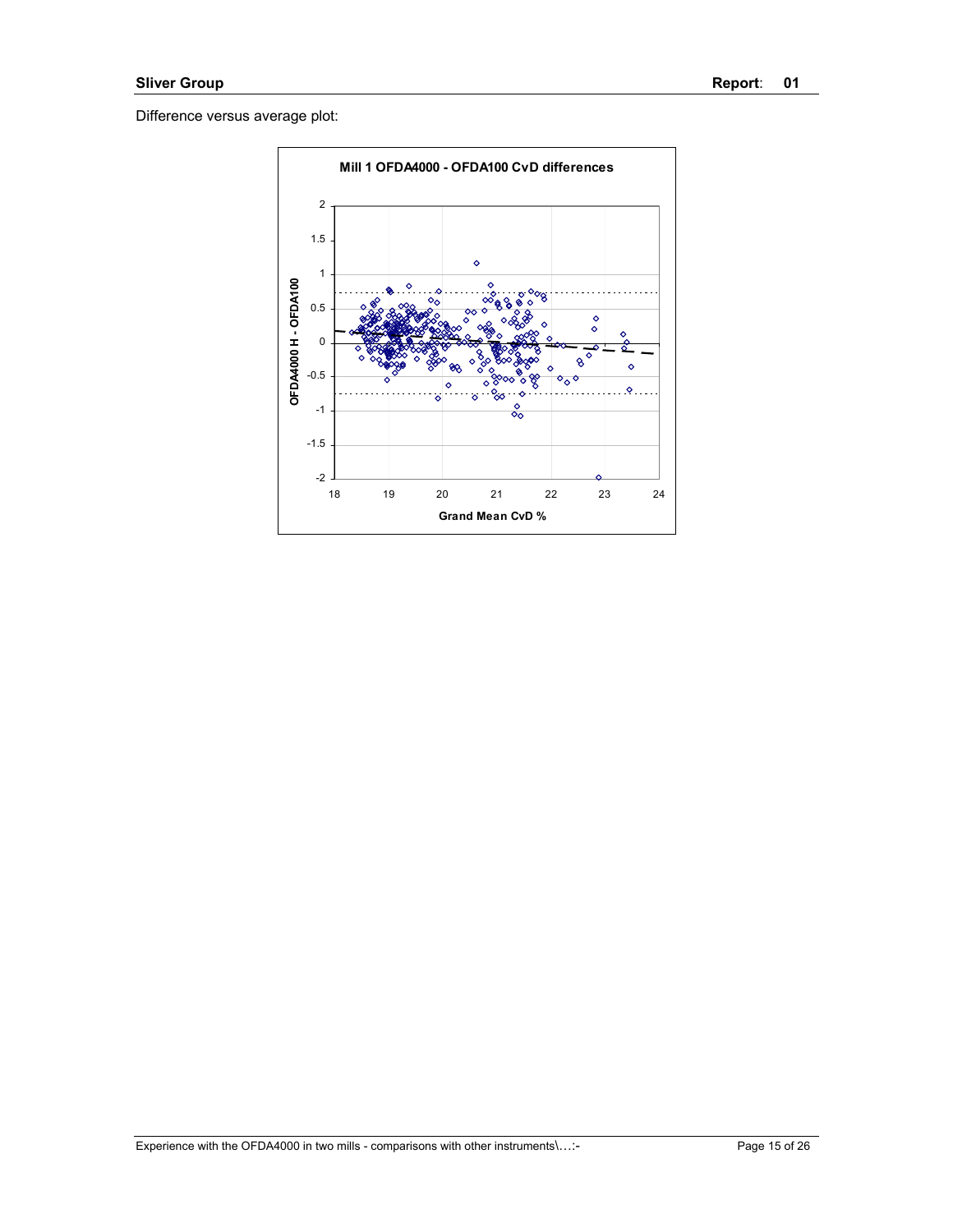## **APPENDIX 2**

## **DETAILED RESULTS FOR MILL 2**

#### **Hauteur**

Summary statistics:

|                            | <b>OFDA4000</b> | <b>AL100</b> | <b>Difference</b> | Average |
|----------------------------|-----------------|--------------|-------------------|---------|
| Number of results          | 26              | 26           | 26                | 26      |
| Mean (mm)                  | 68.5            | 70.4         | $-1.9$            | 69.4    |
| Standard deviation (mm)    | 7.13            | 6.69         | 1.49              | 6.87    |
| Standard error (mm)        | 1.40            | 1.31         | 0.29              | 1.35    |
| Significance of difference |                 | --           | $***$             |         |

Summary of statistical data from regression analyses:

| <b>Statistics</b>            |              | <b>Regression type</b> |                             |  |
|------------------------------|--------------|------------------------|-----------------------------|--|
|                              |              | Geometric mean         | <b>Difference v Average</b> |  |
| <b>Estimated slope</b>       |              | 1.066                  | 0.062                       |  |
| Standard error of slope      |              | 0.044                  | 0.041                       |  |
| Significance of slope        | t-value      | 1.494                  | 1.515                       |  |
|                              | Significance | <b>NS</b>              | <b>NS</b>                   |  |
| Significance of correlation: | R value      | 0.979                  | 0.290                       |  |
|                              | t value      | 23.7                   | 0.419                       |  |
|                              | Significance | ***                    | <b>NS</b>                   |  |

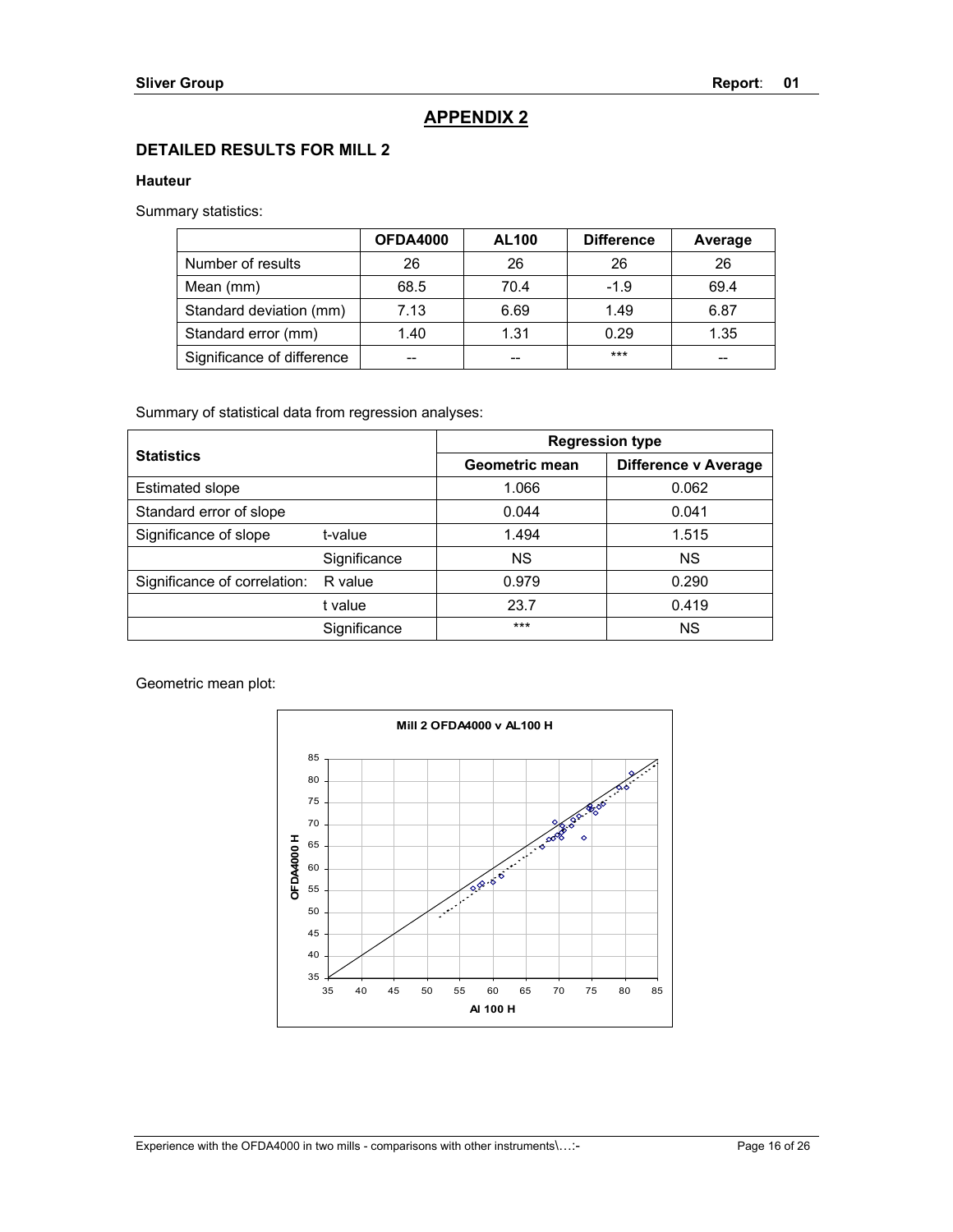

## **Coefficient of Variation of Hauteur**

Summary statistics:

|                            | <b>OFDA4000</b> | <b>AL100</b> | <b>Difference</b> | Average |
|----------------------------|-----------------|--------------|-------------------|---------|
| Number of results          | 26              | 26           | 26                | 26      |
| Mean $(\%)$                | 43.8            | 44.4         | $-0.7$            | 44.1    |
| Standard deviation (%)     | 4.03            | 2.63         | 2.66              | 3.13    |
| Standard error (%)         | 0.79            | 0.52         | 0.52              | 0.61    |
| Significance of difference | --              | --           | <b>NS</b>         | --      |

| <b>Statistics</b>            |              | <b>Regression type</b> |                             |  |
|------------------------------|--------------|------------------------|-----------------------------|--|
|                              |              | Geometric mean         | <b>Difference v Average</b> |  |
| <b>Estimated slope</b>       |              | 1.529                  | 0.410                       |  |
| Standard error of slope      |              | 0.181                  | 0.123                       |  |
| Significance of slope        | t-value      | 2.916                  | 3.318                       |  |
|                              | Significance | $\star$                | $***$                       |  |
| Significance of correlation: | R value      | 0.813                  | 0.553                       |  |
|                              | t value      | 6.78                   | 2.747                       |  |
|                              | Significance | $***$                  | $***$                       |  |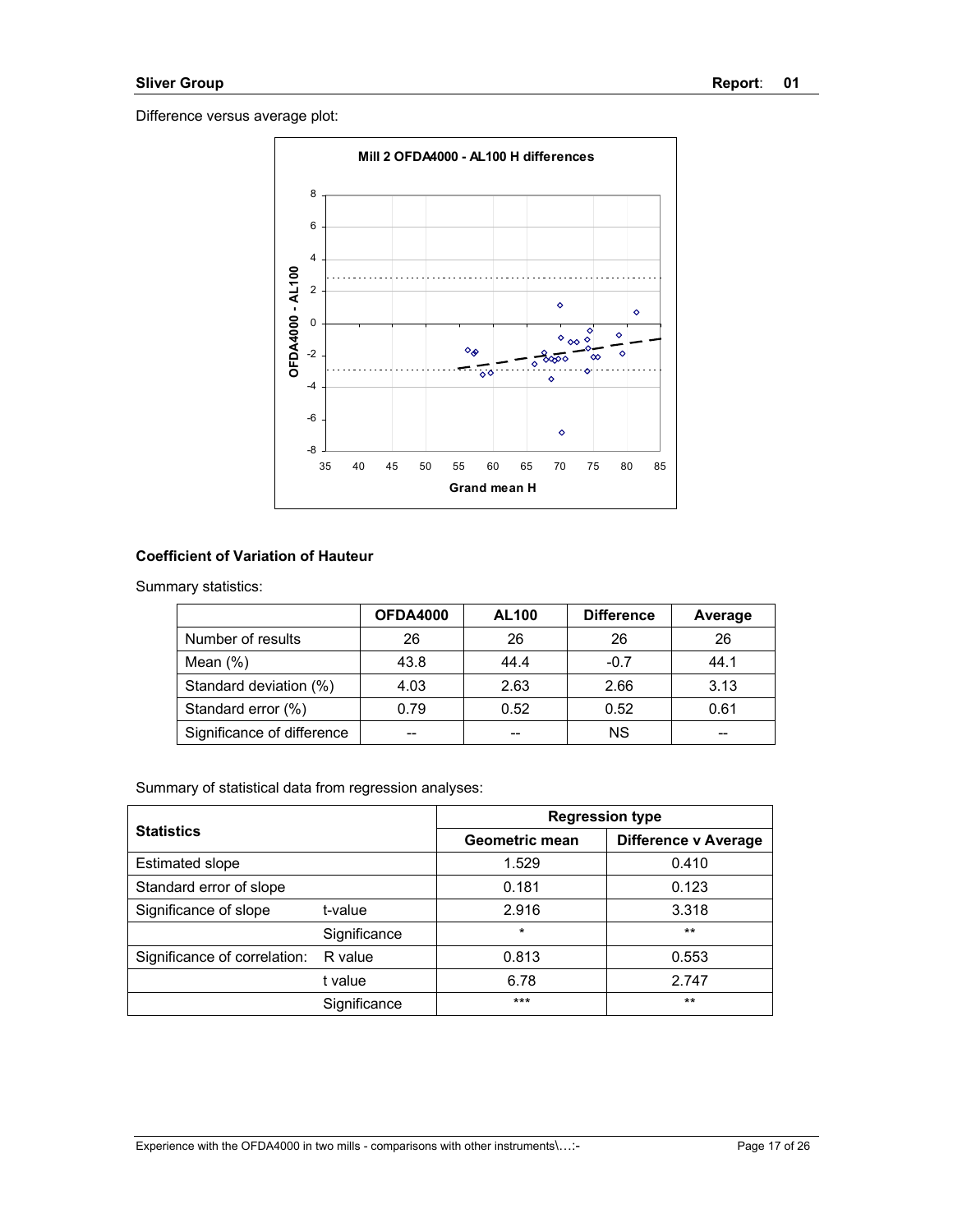

Difference versus average plot:

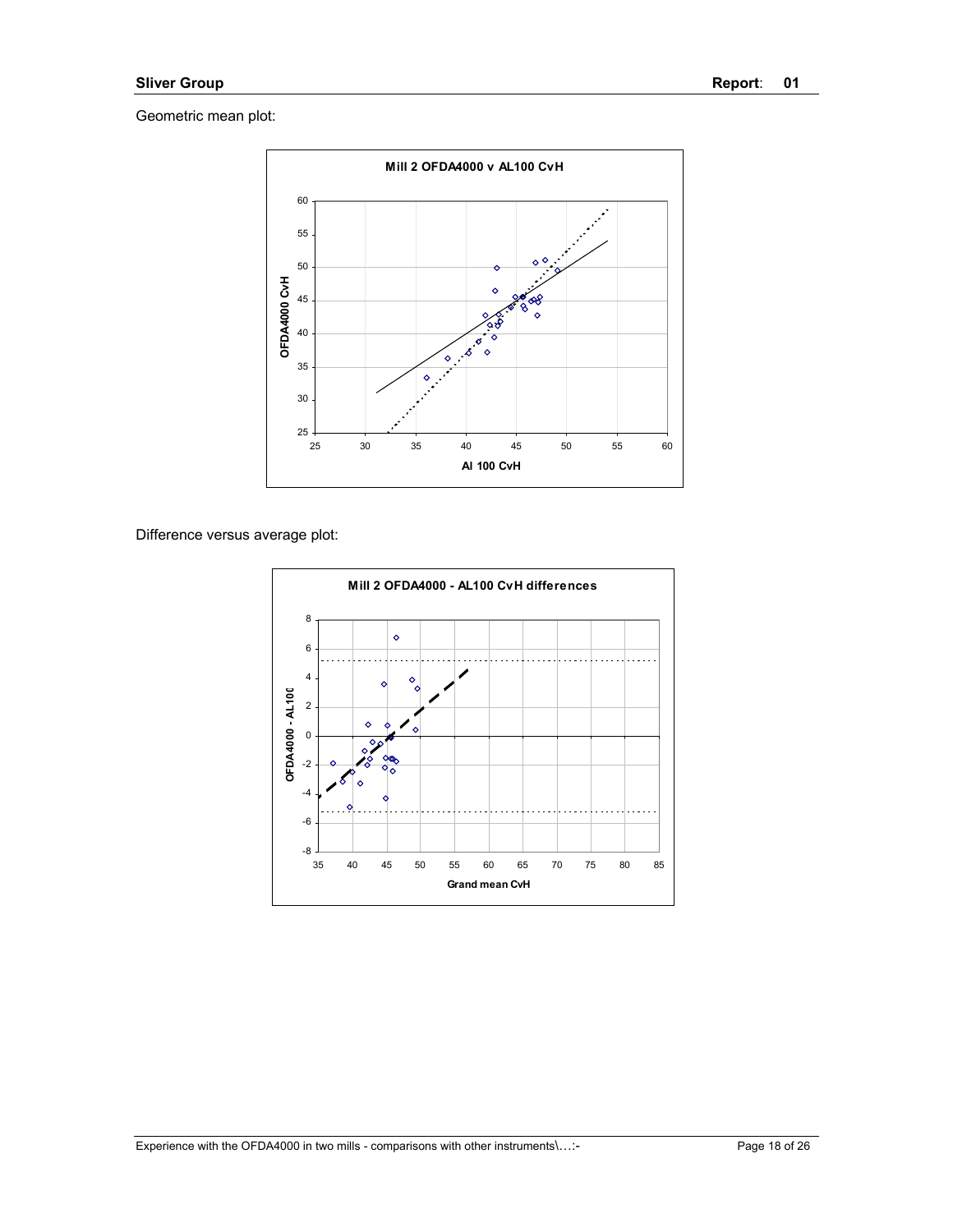### **Short fibre (percentage less than 30 mm)**

Summary statistics:

|                            | <b>OFDA4000</b> | <b>AL100</b> | <b>Difference</b> | Average |
|----------------------------|-----------------|--------------|-------------------|---------|
| Number of results          | 26              | 26           | 26                | 26      |
| Mean $(\%)$                | 11.7            | 10.2         | 14                | 11.0    |
| Standard deviation (%)     | 4.54            | 3.57         | 2.22              | 3.93    |
| Standard error (%)         | 0.89            | 0.70         | 0.44              | 0.77    |
| Significance of difference |                 | --           | $***$             | --      |

Summary of statistical data from regression analyses:

| <b>Statistics</b>            |              | <b>Regression type</b> |                      |  |
|------------------------------|--------------|------------------------|----------------------|--|
|                              |              | Geometric mean         | Difference y Average |  |
| <b>Estimated slope</b>       |              | 1.271                  | 0.245                |  |
| Standard error of slope      |              | 0.119                  | 0.096                |  |
| Significance of slope        | t-value      | 2.273                  | 2.545                |  |
|                              | Significance | $\star$                | $\star$              |  |
| Significance of correlation: | R value      | 0.888                  | 0.454                |  |
|                              | t value      | 9.403                  | 2.258                |  |
|                              | Significance | $***$                  | $\star$              |  |

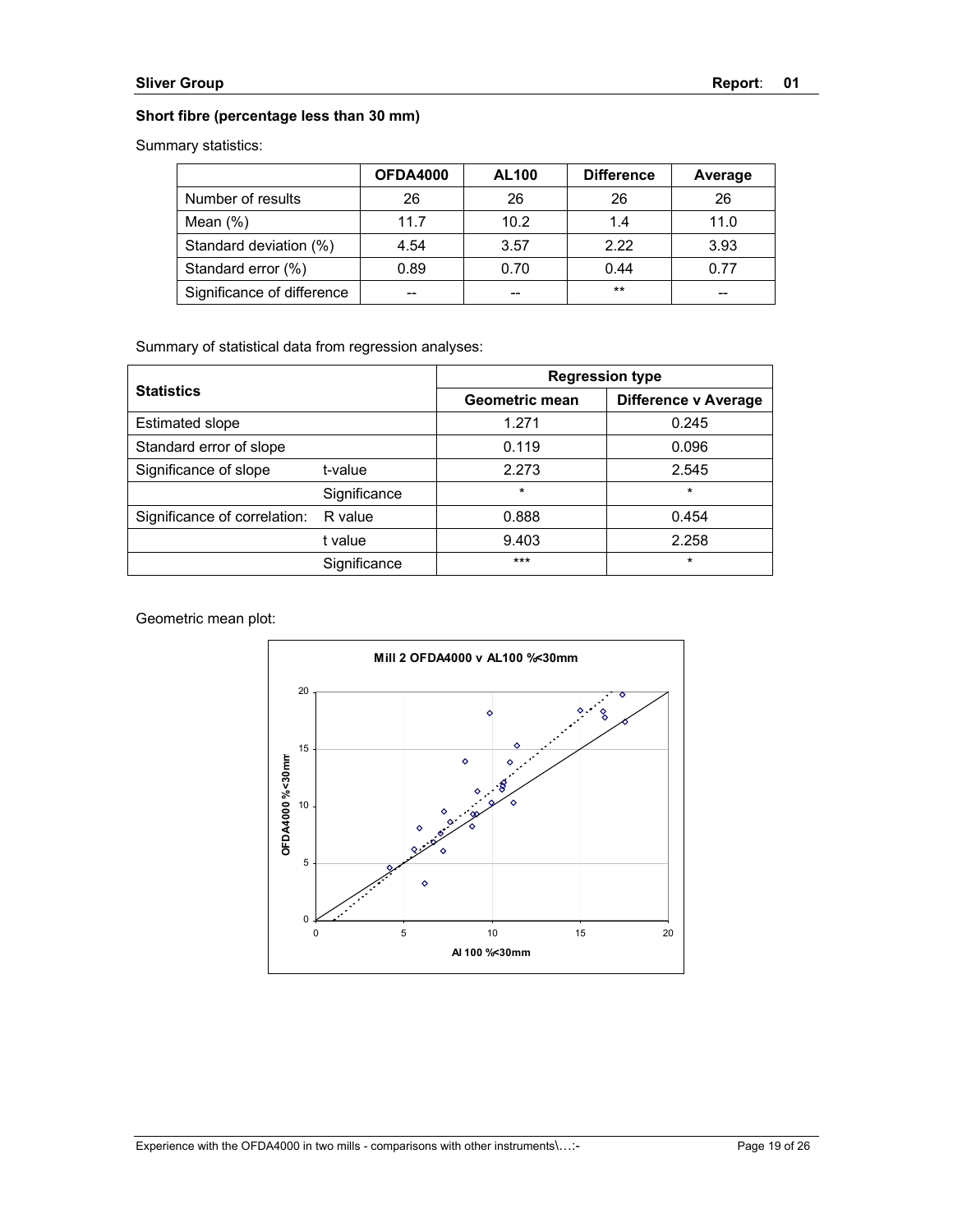

### **Short fibre (percentage less than 40 mm)**

Summary statistics:

|                            | <b>OFDA4000</b> | <b>AL100</b> | <b>Difference</b> | Average |
|----------------------------|-----------------|--------------|-------------------|---------|
| Number of results          | 26              | 26           | 26                | 26      |
| Mean $(\%)$                | 21.2            | 21.0         | 0.17              | 21.1    |
| Standard deviation (%)     | 6.35            | 5.70         | 211               | 5.94    |
| Standard error (%)         | 1.24            | 1.12         | 0.41              | 1.17    |
| Significance of difference | --              | --           | <b>NS</b>         |         |

| <b>Statistics</b>            |              | <b>Regression type</b> |                             |  |
|------------------------------|--------------|------------------------|-----------------------------|--|
|                              |              | Geometric mean         | <b>Difference v Average</b> |  |
| <b>Estimated slope</b>       |              | 1.115                  | 0.108                       |  |
| Standard error of slope      |              | 0.070                  | 0.063                       |  |
| Significance of slope        | t-value      | 1.638                  | 1.705                       |  |
|                              | Significance | <b>NS</b>              | <b>NS</b>                   |  |
| Significance of correlation: | R value      | 0.951                  | 0.323                       |  |
|                              | t value      | 15.1                   | 1.610                       |  |
|                              | Significance | ***                    | <b>NS</b>                   |  |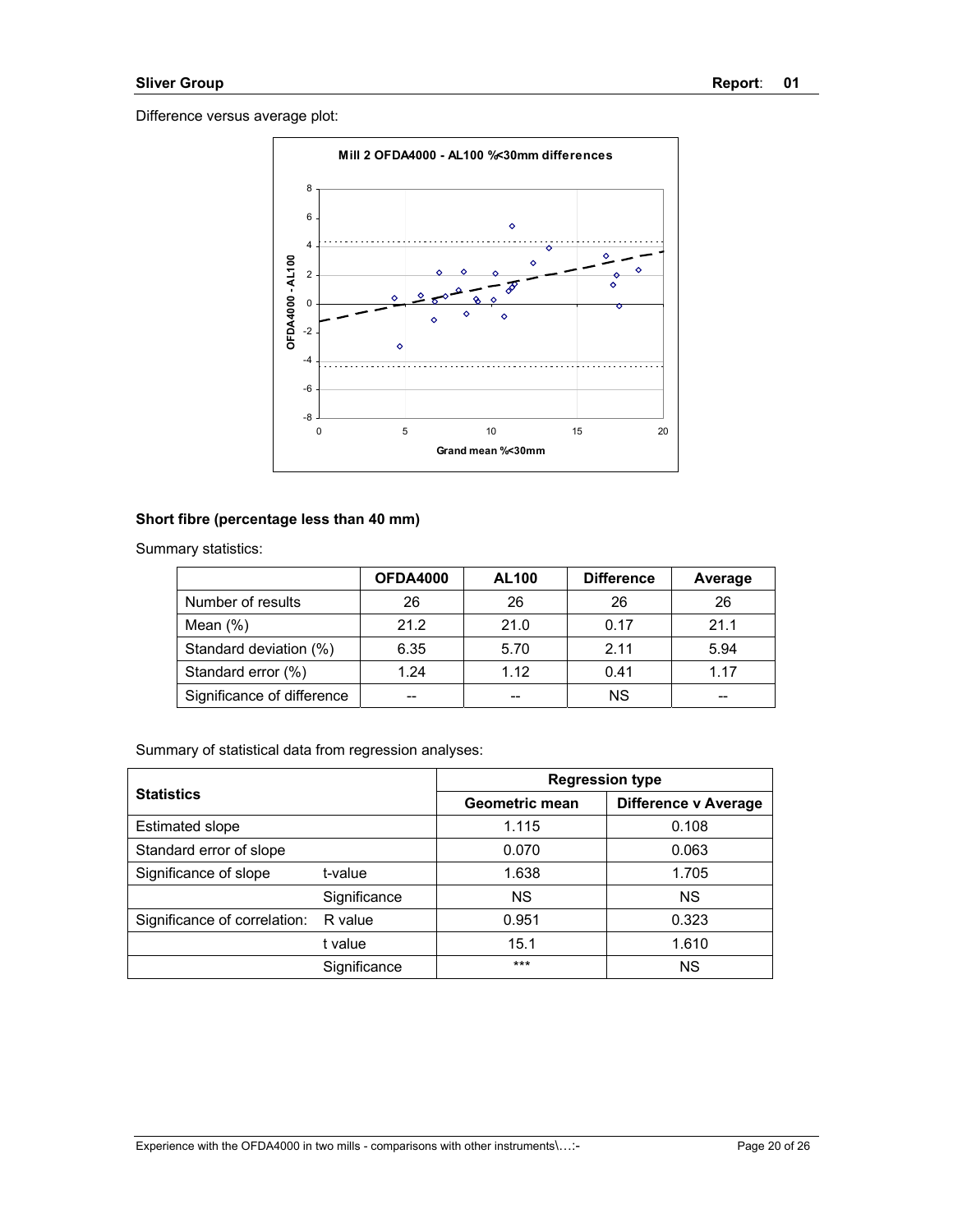

### Difference versus average plot:

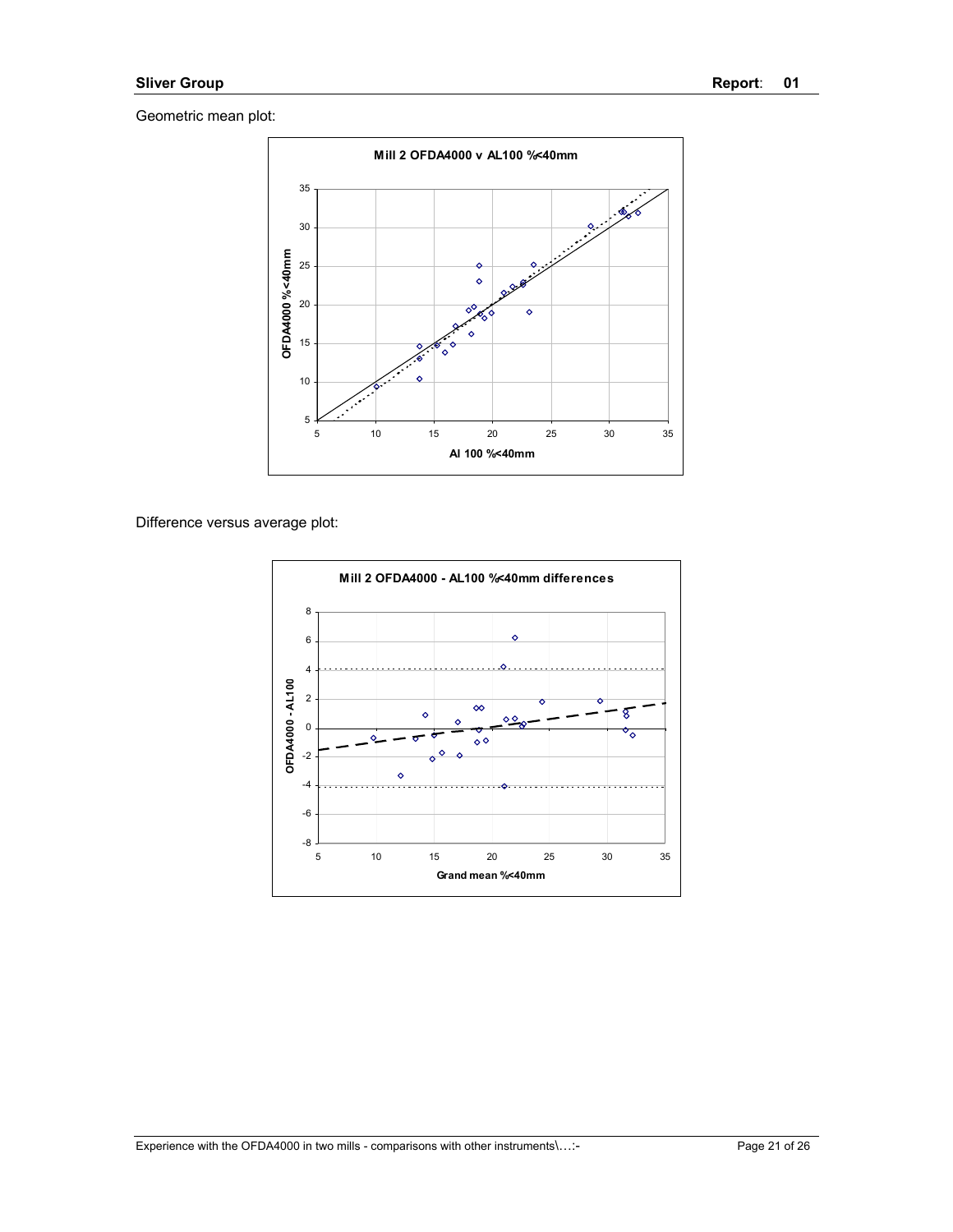### **Long fibre (Longest 1%)**

Summary statistics:

|                            | <b>OFDA4000</b> | <b>AL100</b> | <b>Difference</b> | Average |
|----------------------------|-----------------|--------------|-------------------|---------|
| Number of results          | 26              | 26           | 26                | 26      |
| Mean (mm)                  | 131.0           | 143.7        | $-12.8$           | 137.3   |
| Standard deviation (mm)    | 10.5            | 10.8         | 2.35              | 10.6    |
| Standard error (mm)        | 2.06            | 2.12         | 0.46              | 2.08    |
| Significance of difference |                 | --           | $***$             | --      |

Summary of statistical data from regression analyses:

| <b>Statistics</b>            |              | <b>Regression type</b> |                      |  |
|------------------------------|--------------|------------------------|----------------------|--|
|                              |              | Geometric mean         | Difference v Average |  |
| <b>Estimated slope</b>       |              | 0.972                  | $-0.281$             |  |
| Standard error of slope      |              | 0.044                  | 0.045                |  |
| Significance of slope        | t-value      | 0.637                  | 0.629                |  |
|                              | Significance | <b>NS</b>              | <b>NS</b>            |  |
| Significance of correlation: | R value      | 0.975                  | 0.125                |  |
|                              | t value      | 21.6                   | 0.623                |  |
|                              | Significance | ***                    | <b>NS</b>            |  |

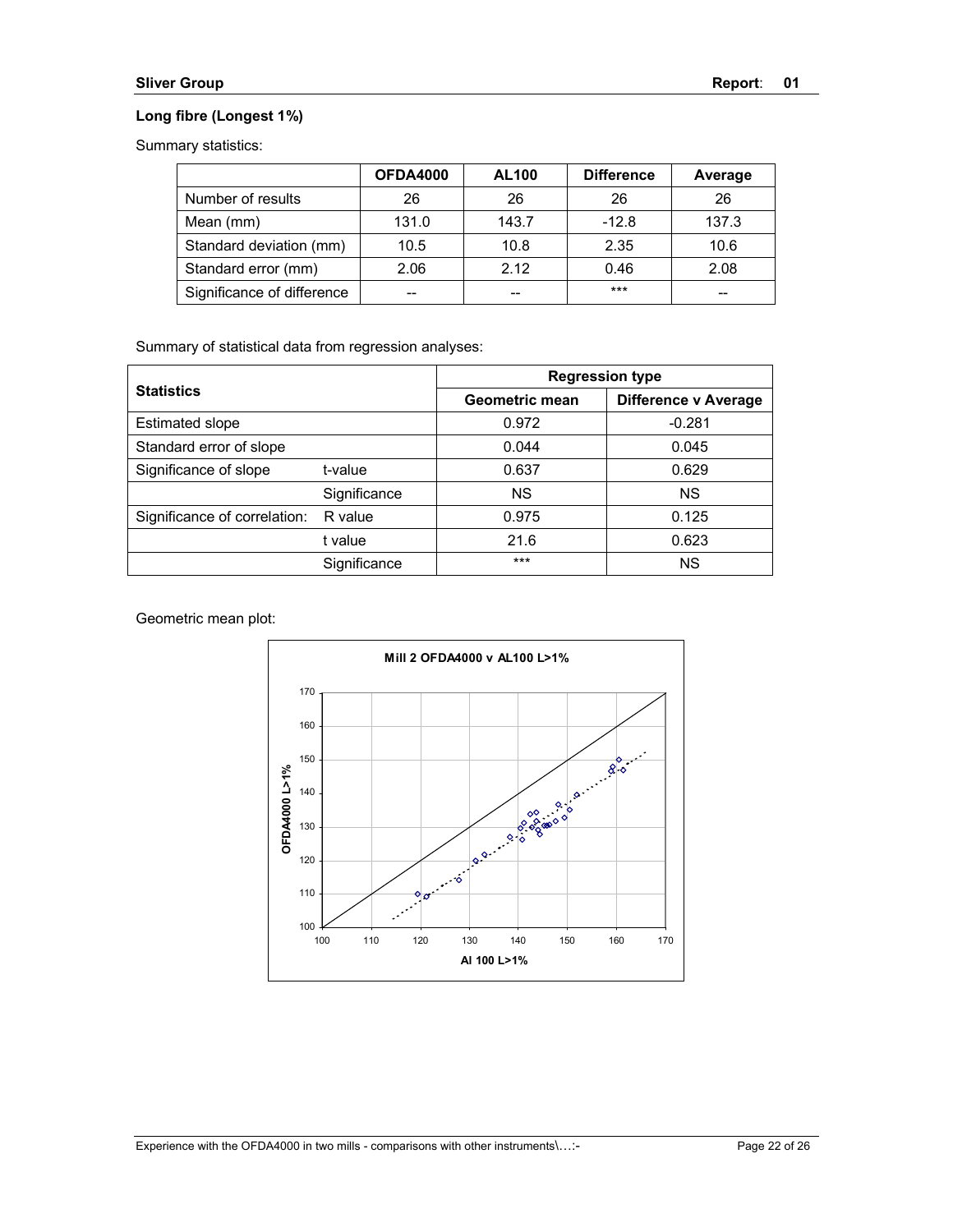

#### **Mean fibre diameter (versus Laserscan)**

| Summary statistics: |  |
|---------------------|--|
|---------------------|--|

|                            | <b>OFDA4000</b> | Laserscan | <b>Difference</b> | Average |
|----------------------------|-----------------|-----------|-------------------|---------|
| Number of results          | 25              | 25        | 25                | 25      |
| Mean $(\mu m)$             | 21.5            | 21.5      | 0.04              | 21.5    |
| Standard deviation (µm)    | 2.16            | 2.13      | 0.26              | 2.14    |
| Standard error (µm)        | 0.42            | 0.42      | 0.05              | 0.42    |
| Significance of difference | --              | --        | ΝS                | --      |

| <b>Statistics</b>            |              | <b>Regression type</b> |                      |  |
|------------------------------|--------------|------------------------|----------------------|--|
|                              |              | Geometric mean         | Difference v Average |  |
| <b>Estimated slope</b>       |              | 1.015                  | 0.015                |  |
| Standard error of slope      |              | 0.026                  | 0.025                |  |
| Significance of slope        | t-value      | 0.573                  | 0.588                |  |
|                              | Significance | <b>NS</b>              | <b>NS</b>            |  |
| Significance of correlation: | R value      | 0.992                  | 0.119                |  |
|                              | t value      | 38.8                   | 0.584                |  |
|                              | Significance | ***                    | <b>NS</b>            |  |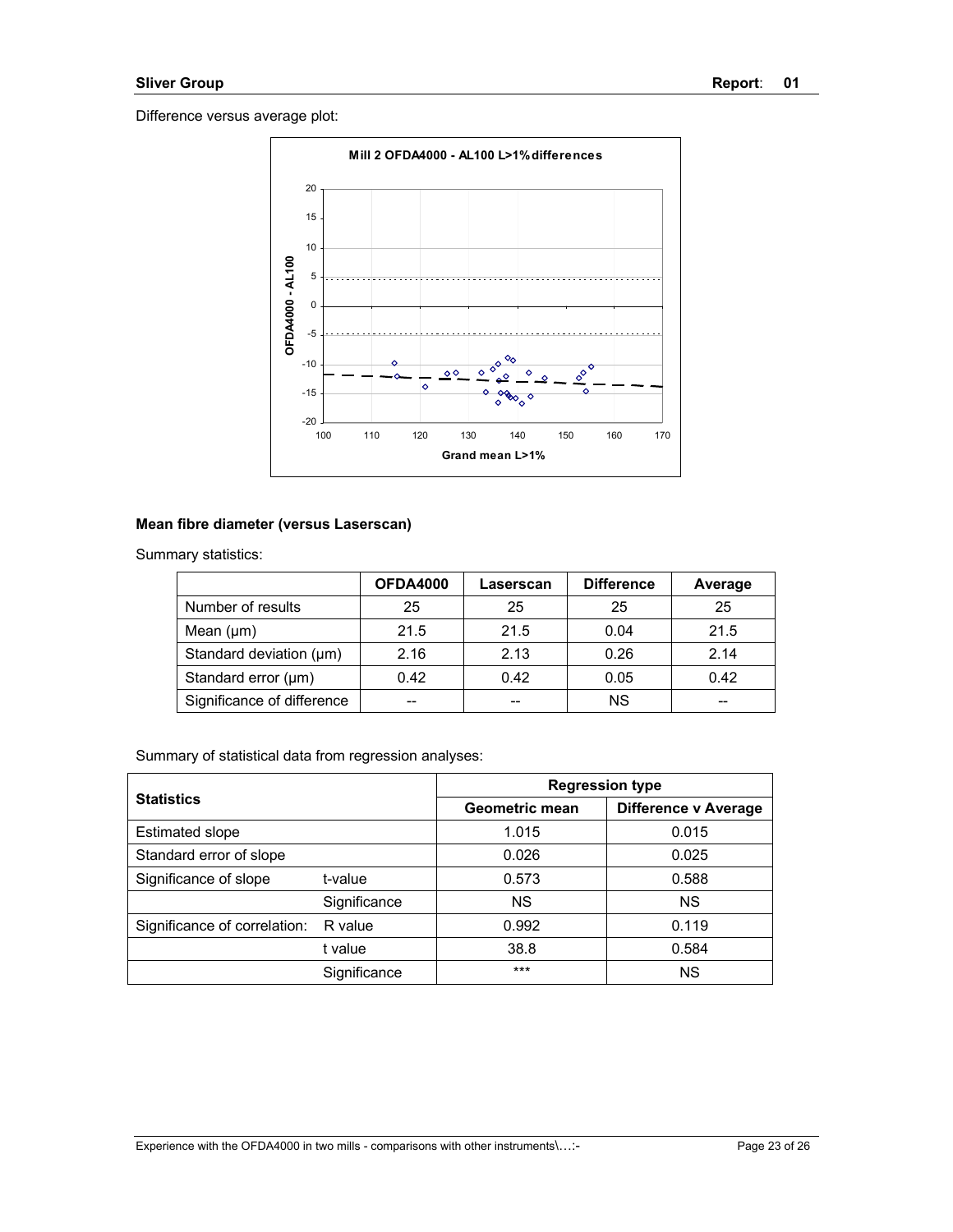

Difference versus average plot:

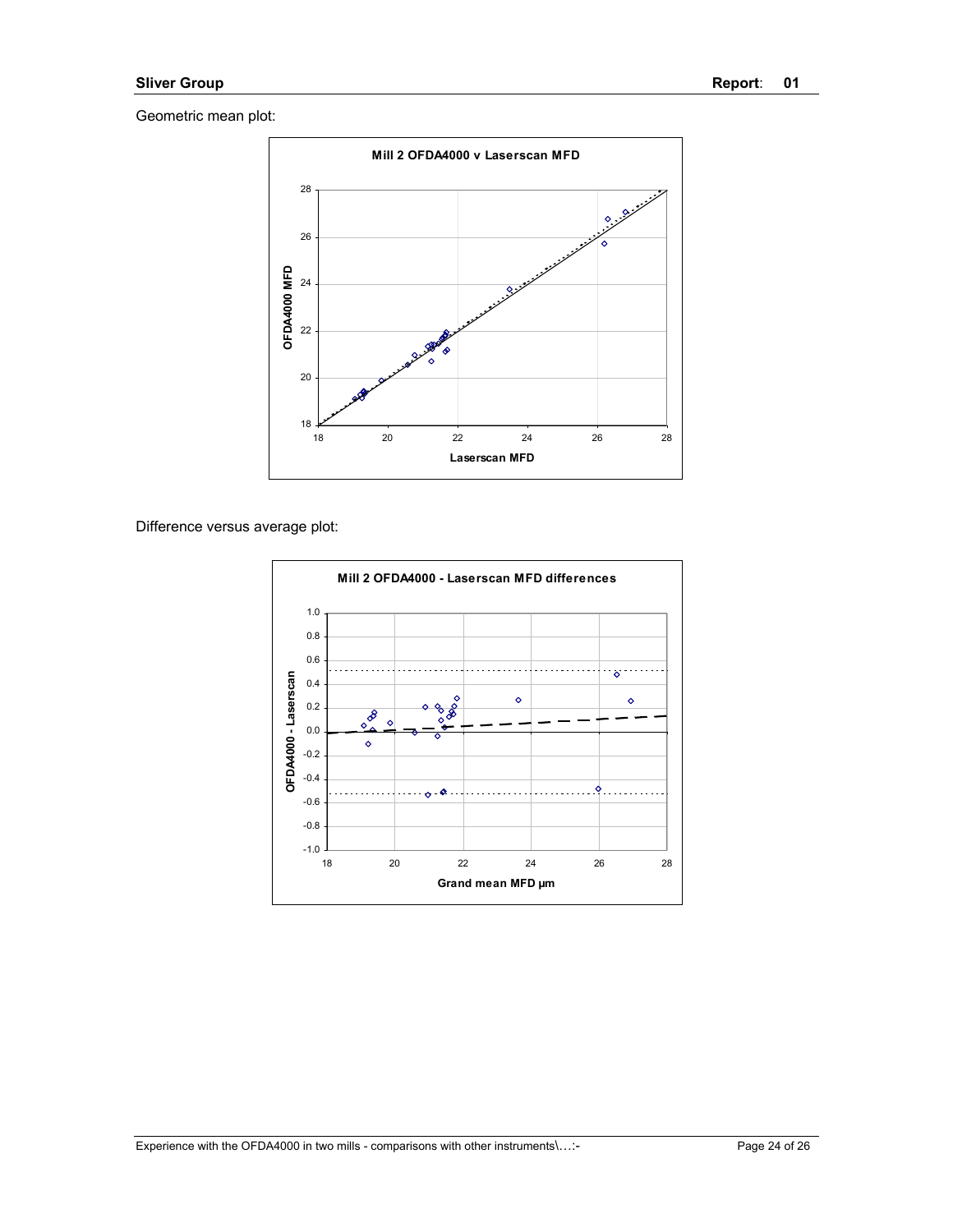### **Coefficient of Variation of Diameter**

Summary statistics:

|                            | OFDA4000 | Laserscan | <b>Difference</b> | Average |
|----------------------------|----------|-----------|-------------------|---------|
| Number of results          | 25       | 25        | 25                | 25      |
| Mean $(\%)$                | 22.2     | 21.8      | 0.37              | 22.0    |
| Standard deviation (%)     | 1.37     | 1.41      | 0.39              | 1.38    |
| Standard error (%)         | 0.27     | 0.28      | 0.08              | 0.27    |
| Significance of difference |          | --        | ***               | --      |

Summary of statistical data from regression analyses:

| <b>Statistics</b>            |              | <b>Regression type</b> |                      |  |
|------------------------------|--------------|------------------------|----------------------|--|
|                              |              | Geometric mean         | Difference v Average |  |
| <b>Estimated slope</b>       |              | 0.977                  | $-0.024$             |  |
| Standard error of slope      |              | 0.056                  | 0.058                |  |
| Significance of slope        | t-value      | 0.409                  | 0.412                |  |
|                              | Significance | <b>NS</b>              | <b>NS</b>            |  |
| Significance of correlation: | R value      | 0.961                  | 0.084                |  |
|                              | t value      | 16.7                   | 0.411                |  |
|                              | Significance | $***$                  | <b>NS</b>            |  |